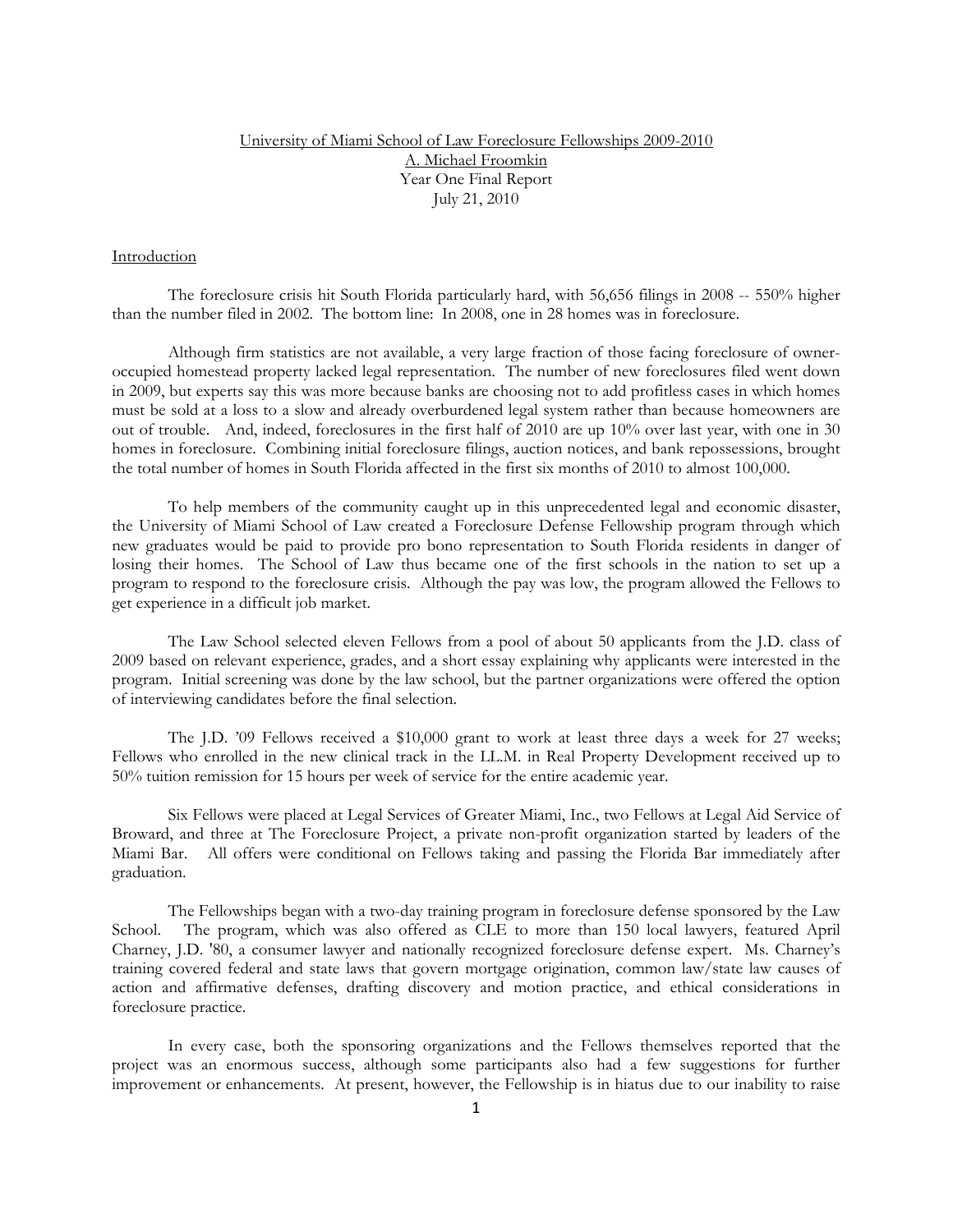outside funding to continue the program. Instead, in January 2010, the Law School sponsored a traditional law-student-staffed clinic concentrating on tenants' rights, in partnership with Legal Services of Greater Miami. The student-staffed clinic focuses on a different set of needs (those of renters rather than homeowners), but has the advantages of being less expensive and contributing more directly to the Law School's core educational mission.

### Dade Fellows

 Fellows Francisco Cieza, Jaclyn Gonzalez, Siobhan Grant, Yolanda Paschal, Bradley Shapiro and Matthew Weintraub worked at Legal Services of Greater Miami, Inc. (LSGMI). The Fellows placed with LSGMI were such a success that when the fellowship ended, LSGMI extended the Fellows' terms by six months with IOTA funds from the Florida Bar Foundation.

 LSGMI assigned each Fellow to a supervising attorney. In most cases, potential clients first met with a LSGMI paralegal who conducted an intake interview. If the client met LSGMI eligibility guidelines, the client then met with a Fellow for a substantive legal interview. The Fellows then conducted intensive factual and legal assessments of each claim, including verifying information given by the client and obtaining bank records and credit reports, and then took those assessments back to the senior attorney to decide whether the client qualified for representation. The majority of clients did not make it past this stage. Some foreclosures lacked arguable legal defects; other clients were in such extreme financial difficulty that they were neither able to file for bankruptcy nor seek a loan modification. The Fellows gave extensive legal advice to these clients about their options, and referrals to other organizations which might be able to help them, but did not file suit or enter an appearance on their behalf.

 Fellows spent one day a week meeting with clients to "work up" the factual and legal assessments of their claim. The other two days, Fellows worked on their open cases. They communicated with banks and lawyers and also drafted motions and answers. Fellows also gathered financial documents for clients, conducted research, and occasionally attended court. Ms. Cypen described the Fellows' role as being like that of junior associates in a law firm. Indeed, all the cases begun by Fellows were still in progress when the sixmonths Fellowships ended, which is not surprising given the slow pace of contested foreclosures.

 The Fellows' work allowed LSGMI to substantially increase its foreclosure-related caseload at a time of greatly increased demand. The number of people requesting aid from Legal Services increased by approximately 160% in the first four months of 2010, according to Executive Director Marcia Cypen. During the 10 months from October 2009 to July 2010, the office opened 585 mortgage foreclosure cases, according to Deputy Director Margaret Zehren, an increase of about 60% from the same period the previous year. Ms. Zehren said this 60% increase was a result of both increased need and the Fellows' assistance, which allowed the office to see more clients. The increased capacity also allowed Legal Services to open their intake during the Fellowship to include single people and middle-age couples with grown children, where previously LSGMI was only able to provide representation to the elderly or those with minor children in the household.

Ms. Zehren explained that Legal Services originally had reservations about the Fellowship because starting attorneys are typically not given a foreclosure defense case load for the first two to three years, but Legal Services changed this model to accommodate the Fellows. Ms. Zehren reported that placing each Fellow with a senior attorney was successful, and other units within Legal Services are now trying to adopt this system for their starting attorneys. Ms. Zehren felt the Fellowship was successful in part because the School of Law allowed Legal Services to interview applicants as if they were hiring a new attorney. Legal Services identified students with the skills they needed, and this ensured the organization's confidence that the Fellows chosen were the right fit.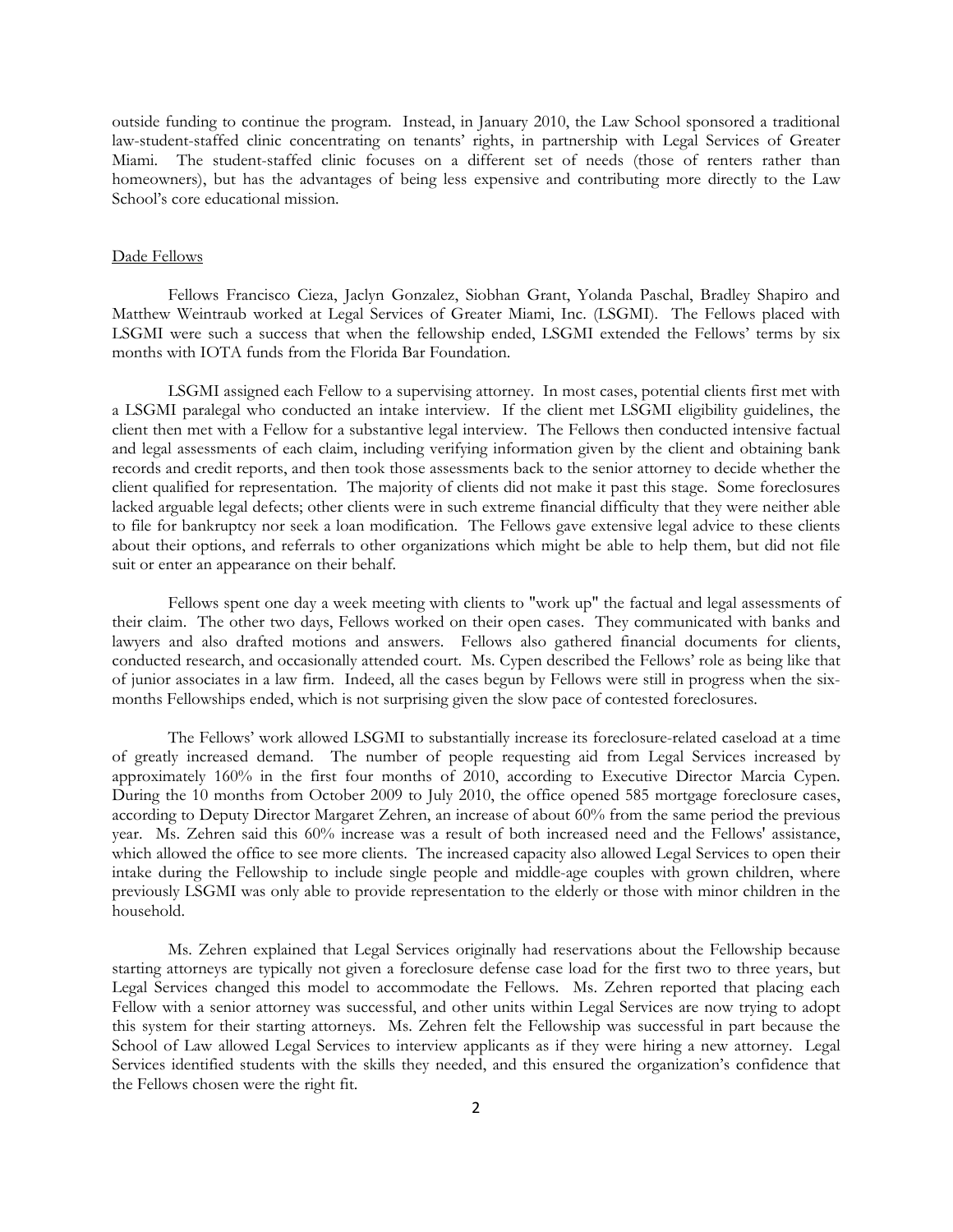Ms. Cypen said the Fellows allowed Legal Services to respond to the increased demand for legal aid by shifting the more routine work from the senior attorneys to the Fellows so that the senior attorneys could handle the more complex work. Her main suggestion for improving any future program was to consider the financial advantages of having fewer Fellows working full time for more pay with benefits, as she believed the very limited monthly stipend put the Fellows in financial difficulties. Ms. Cypen commended the School of Law for its creativity and openness in initiating the Fellowships.

Fellows Francisco Cieza, Siobhan Grant, Bradley Shapiro, and Matthew Weintraub still work for Legal Services, which used IOTA funds to extend their Fellowships until December of 2010. Fellow Yolanda Paschal is now an Associate at Carlton Fields, while Fellow Jaclyn Gonzalez works at Put Something Back, a joint pro bono project of the Eleventh Judicial Circuit and the Dade County Bar Association. Ms. Grant suggested that April Charney's training seminar would have been more valuable if they Fellows had first had their initial training at LSGMI, rather than starting with the advanced course.

### Broward Fellows

The Broward program was smaller than the Miami-Dade program, but also very successful.

 Fellows James Duffy and Berbeth Foster worked at Legal Aid Service of Broward under the supervision of Consumer Unit Supervisor Jennifer Harley. The two handled approximately 75 full cases during their six month Fellowship, although they interviewed many more during the intake phase of representation. The Fellows interviewed clients, drafted pleadings and memoranda, and organized and drafted client paperwork. They explained legal matters to clients about banks and foreclosures, and corresponded with their clients. They negotiated with note-holders in order to obtain loan modifications. The Broward fellows also supervised clients who had received grant money for reinstatements to ensure they met their grant obligations. In the course of counseling clients about their mortgage debts, the Fellows also advised clients on other debt issues contributing to their inability to make their house payments.

Fellows began representations by interviewing clients. Broward Legal Aid took only a fraction of the potential clients encountered during intake. Some clients had neither a discernable legal defense nor any income at all – making negotiating a repayment plan impossible. The Fellows referred these clients to other organizations which can provide rental assistance or, sometimes, government grants for rentals for homeowners losing their homes.

For the more hopeful cases, Fellows employed an active defense strategy. Common tactics included forcing the opposing party to prove that it had standing to bring the action, that it actually owned the note, and that the assignment of the note was valid. For clients with less than a week before their home was to be foreclosed, the Fellows filed a motion to stay – but also informed the clients about what to do if the motion failed. Options included moving to homeless shelters, and applying for food stamps and medical benefits. Of the cases that the Fellows litigated, none made it past the discovery stage during the six months the Fellows worked at the Broward office.

The rate of success in foreclosure defense can often be very low because many people who refinanced their homes took on adjustable rate debt. When the payments increased, they could no longer afford the loans. In these situations, the lawyer's goal is often to get a loan modification or some other feasible plan to allow the client to make payments. The loan modification process can be difficult, but the Fellows were able to secure loan modifications in a large percentage of the cases in which they sought them. (The Fellows also worked on a handful of cases where the clients ended up filing for bankruptcy.)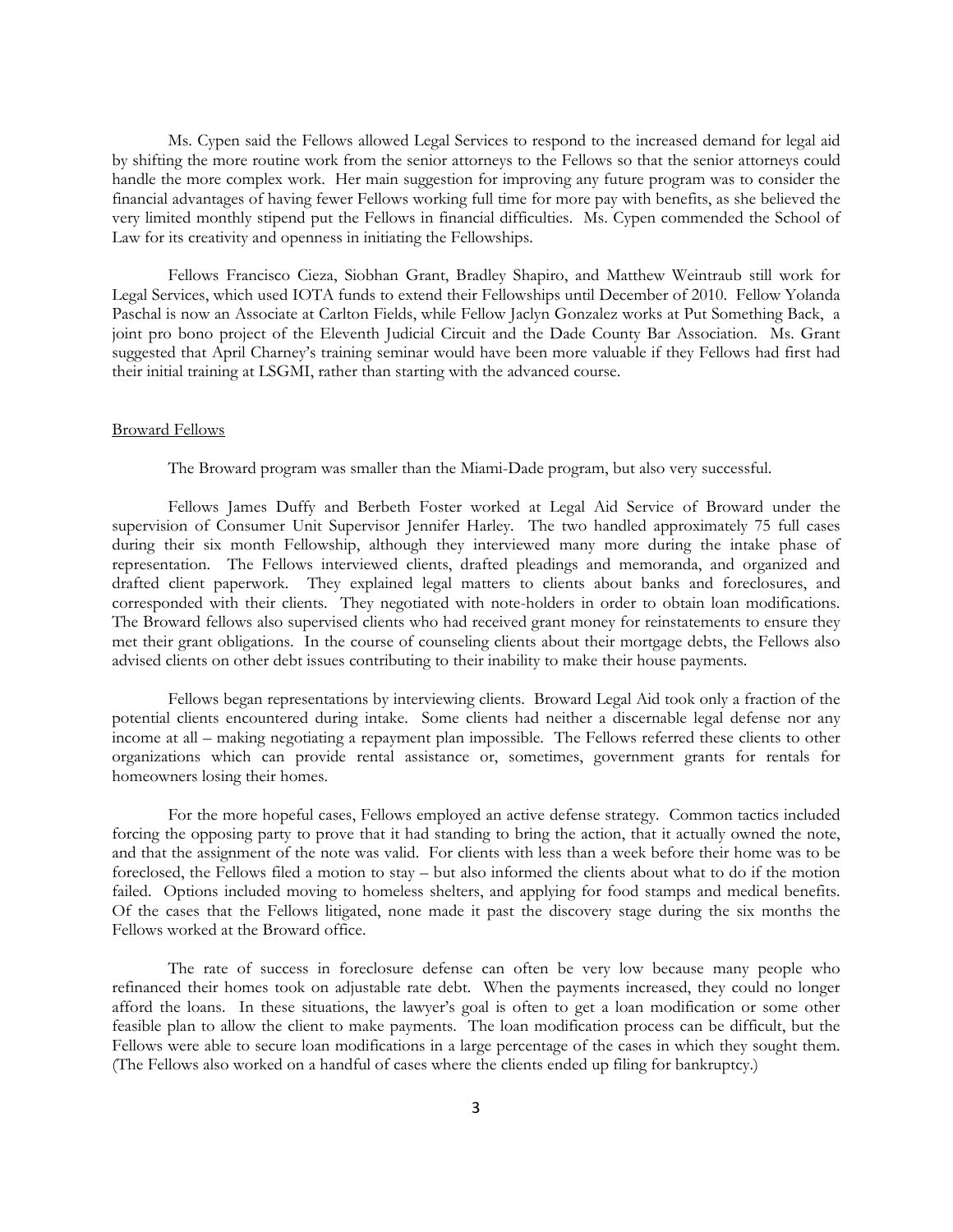Overall, Ms. Harley, the students' supervisor, reported that Legal Aid Service of Broward was "incredibly satisfied" with the Fellow program. She rated the program as "extremely effective," because having two Fellows qualified to do legal work allowed her office to meet the needs of more clients and to take more cases. Ms. Harley's main suggestion for improving the Fellows program was to "send more Fellows." She said that "if Duffy and Foster were any indication of the caliber of students the University of Miami School of Law produces, more Fellows could only mean more success in helping the clients and the community, as well as helping the students gain valuable experience themselves."

 Ms. Harley also suggested that there might be a role for traditional law school clinics staffed by law students in helping people facing foreclosure. Clients need help gathering documents and writing hardship letters. Law students could assist clients articulate the reasons they are in jeopardy of losing their home and explain a plan for saving the home, both things clients often have trouble doing on their own.

 Fellow Berbeth Foster reported that what stood out most to her was that most clients did not understand the foreclosure process and believed the bank could just show up at the house and kick them out. The Legal Aid Service of Broward Senior Citizen Unit hired Ms. Foster to do foreclosure defense work under a grant that lasts until September 2010, but which they hope will be renewed. Ms. Foster's suggestion for improving the Fellowship program was for greater involvement by the School of Law after the Fellows were assigned.

Fellow James Duffy emphasized that since a never-ending stream of people came through the door needing legal help and advice, the program's success was a matter of numbers—more fellows would mean more work could be done, which would mean that more South Florida citizens could be helped. Mr. Duffy, who is now working at a securities litigation and arbitration firm in Jupiter, Florida, suggested that the program would benefit from some centralized resources, such as a single database of documents where Fellows could find drafts of motions, pleadings, discovery, and answers, which would ultimately keep them from having to start from scratch on every case.

### The Foreclosure Project Fellows

The Foreclosure Project is a pro bono organization created by leaders of the South Florida Bar and seeks to provide lower- and middle-class families facing foreclosure with legal representation equal to what wealthy clients receive. The organization reports that it has defended more than 300 people and to date has lost no homes to foreclosure.

The three Fellows working at the Foreclosure Project—Jessica Davis, Amish Jethwa, and James Walter—had a different substantive experience from the Fellows working in LSGMI and Broward Legal Aid, but also one that proved very successful. The Foreclosure Project Fellows participated in more than 200 federal and state cases, with foreclosure issues ranging from securing loan modifications from local lenders to suing trusts for predatory lending procedures. A large part of the Fellows' work involved a class action suit that is still being litigated. In addition to cases actually in court, the three Fellows worked on approximately 100 other cases. Some of these cases were resolved through loan modifications before the Fellowships ended, but most of these matters are still ongoing. Only those few homeowners who chose to abandon their cases – usually overwhelmed by the stress of the foreclosure process -- lost their homes.

The Fellows tuned their strategies to the facts of the case. For homeowners with few resources and large debts, the Fellows pursued an active defense by filing counterclaims and alleging violations of HUD and SEC laws. Counterclaims are effective because some banks are not pursuing foreclosures aggressively, leaving many cases at a standstill. In such cases, clients with legal representation are much more likely to receive loan modifications.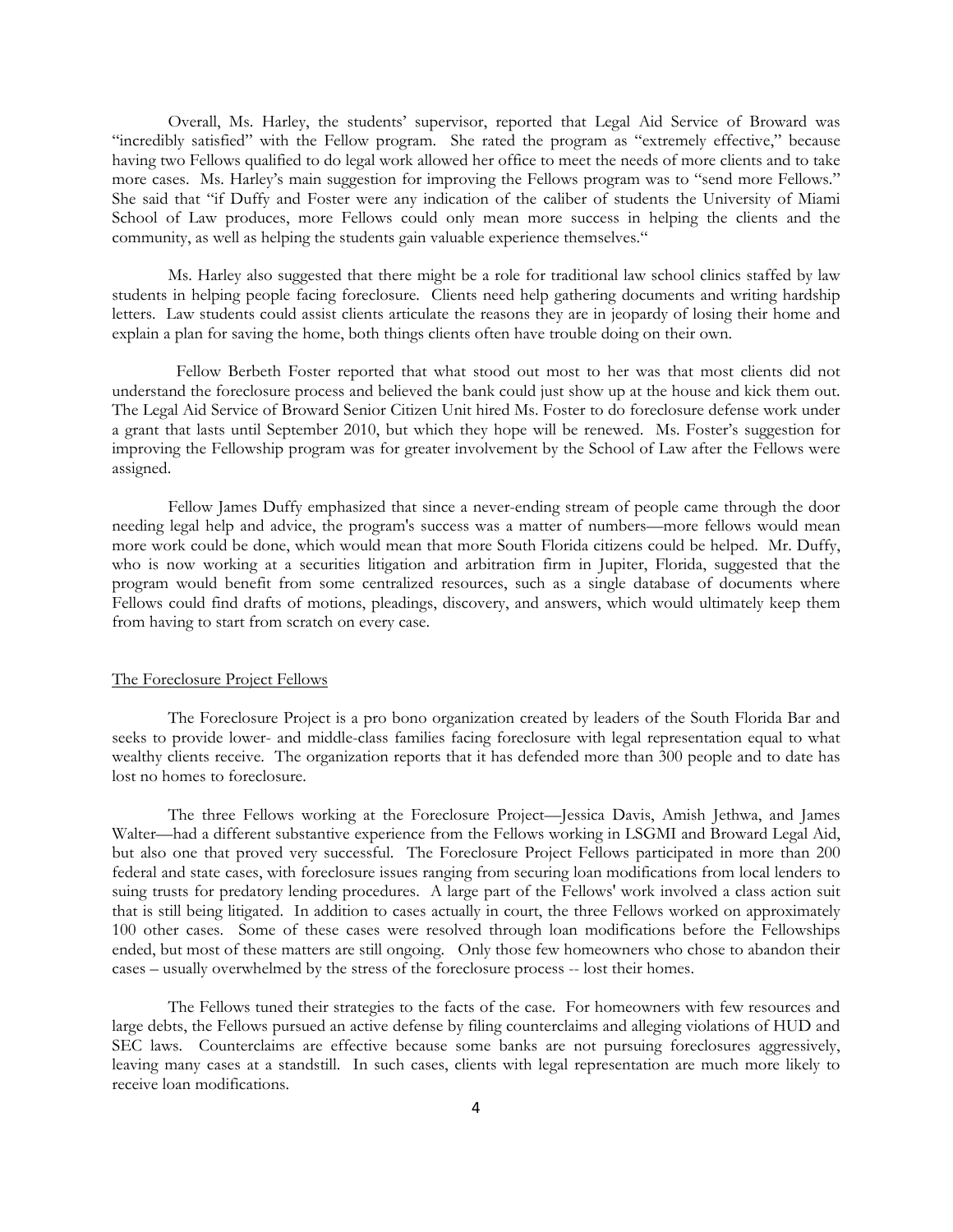The Fellows' cases extended over all of South Florida, from Homestead to West Palm Beach. As a private pro bono initiative, The Foreclosure Project is not subject to the strict income caps that apply to LSGMI and Legal Aid. As a result, the Fellows could assist a wider variety of clients, including retirees, firemen and policemen, state employees and professionals. Fellow James Walter noted that the foreclosure crisis harms the community and breaks up families because money is the most common reason for divorce. Banks write letters designed to increase stress and pressure on the homeowner, which often destroys families. The pressure, he said, is undoubtedly even higher for those without legal representation.

Richard Burton, a founder of The Foreclosure Project, reported that the Fellows' work increased respect for the organization. Because the School of Law supported the Fellowship, The Foreclosure Project gained credibility with judges, which allowed the organization's lower- and middle-class clients to receive the same treatment as those with highly paid legal counsel. Mr. Burton's strategy for foreclosures is always aggressive—he taught the Fellows to force the opposing party to show documents proving that party owned the note. Clients often had claims against them by multiple parties, and once these parties had to prove they had the right to service the mortgage, the claims frequently disappeared. Judges would hold the plaintiffs in contempt when they stalled on producing proof of ownership, and the case would be dismissed. Mr. Burton said that law schools must fund programs like the Fellowship to emphasize the importance of public service. He also suggested that the University of Miami School of Law use its prestige in the community to make clear that short sales are not the answer during this foreclosure crisis. No one profits when banks take homes for 19% of the value, rather than receiving 50% of the value over time by allowing the family to remain in the home.

The Fellows reported that their work was effective in assisting the South Florida community during the foreclosure crisis. Mr. Walter said that he believes he learned more during his Fellowship than he did throughout all of law school.

 After the Fellowship ended, Mr. Walter and Ms. Davis were hired by The Foreclosure Project, and they continue to work there. Mr. Jethwa dropped out of the Fellowship before completing the academic year. Mr. Walter suggested that law schools should create more externship opportunities in foreclosure defense, especially with Certified Legal Interns (CLIs) who can prepare motions and conduct research. Mr. Walter's biggest criticism of the Fellowship program was that the Law School failed to promote itself properly. He said that as the largest law school in South Florida, the University of Miami should have done more to promote its concern about the foreclosure crisis in the South Florida. More advertising might have led to more funding, which could have secured another round of Fellowships for the School of Law's 2010 graduates. Given the nature of the economy and the large number of balloon mortgages coming due soon, South Florida's foreclosure crisis is likely to get worse before it gets better.

#### Next Steps

Despite the Fellows' successes, the law school was not able to raise the \$110,000 needed to repeat the program, much less the nearly \$250,000 that would have been required to expand the program to full-year fellowships or the \$375,000 or more needed to fund the Fellows for five days a week for a whole year. The program is now in hiatus, but the law school remains committed to finding ways to help those in the community faced with foreclosures so there is reason to hope the hiatus is only temporary.

Meanwhile, in January 2010, the School of Law inaugurated a Tenants' Rights Clinic housed at LSGMI.. There, law students – rather than recent graduates admitted to the Bar –assist tenants in public and subsidized housing. Typically, these cases are less complex than foreclosure defense. Tenant cases usually take place over a five-day period, allowing students to handle more cases and attend court proceedings more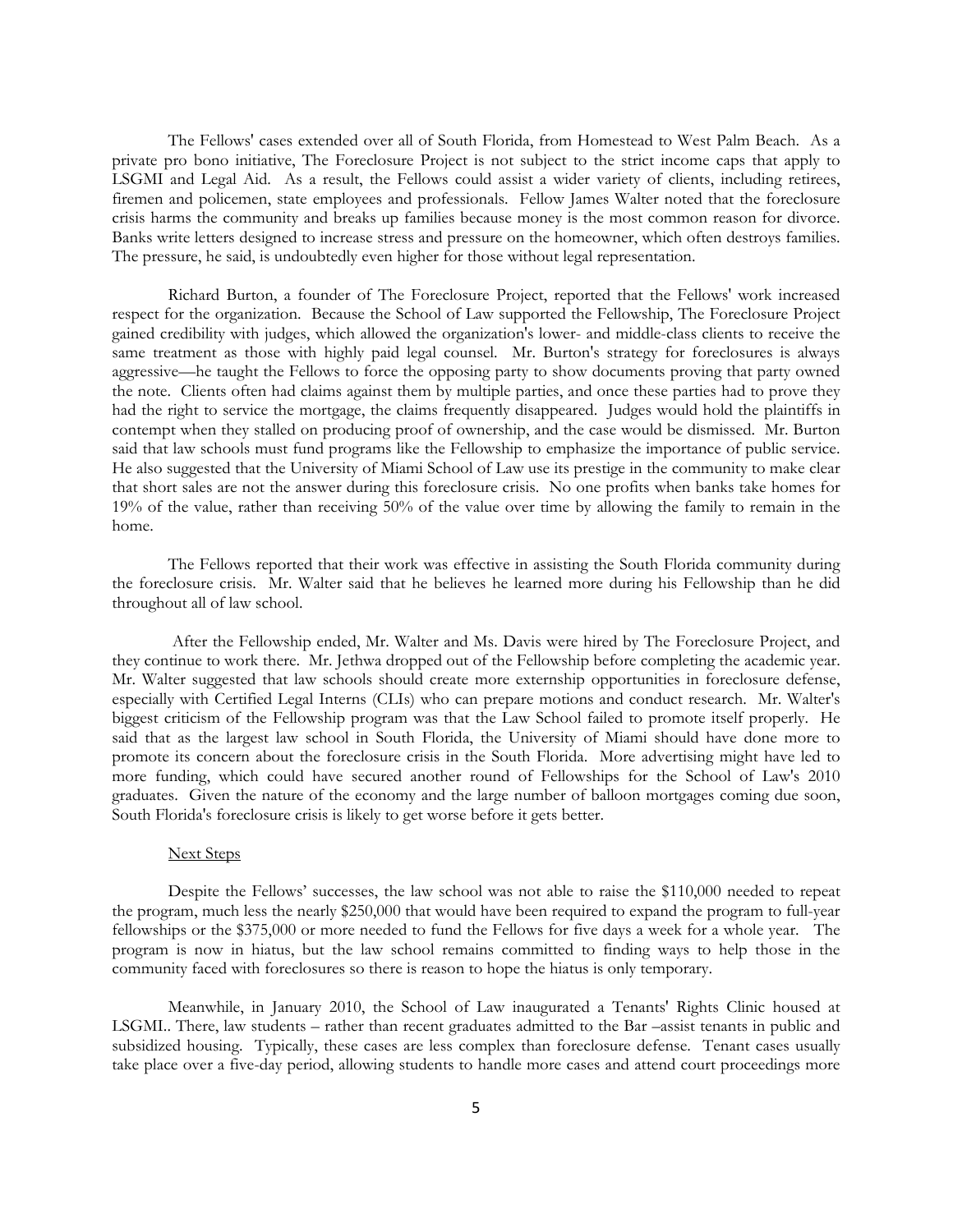often. A student-staffed clinic, which trains future JDs as well as helping clients, best fits the Law School's core educational mission

Appendix - Media Coverage

Broward Housing Partnership, *The University of Miami School of Law Announces Foreclosure Defense Fellowships*   $(10/1/2009),$ http://www.browardhousingpartnership.org/index.php?src=news&submenu=Resources&srctype=detail&ca tegory=PR&refno=245

Tim Padgett, *Where Are All the Foreclosure Lawyers?*, (10/24/2009) TIME, http://www.time.com/time/nation/article/0,8599,1932075,00.html.

South Florida Lawyers, *UM's Foreclosure Fellowship Program Gets National Attention* (10/26/2009), http://southfloridalawyers.blogspot.com/2009/10/ums-foreclosure-fellowship-program-gets.html

Elie Mystal, *University of Miami Law School Puts Some Money into Public Service* (10/26/2009) Above the Law, http://abovethelaw.com/2009/10/university-of-miami-law-school-puts-some-money-into-public-service-/.

Debra Cassens Weiss, *Miami Law Grads Get \$10K Foreclosure Fellowships to Fill Legal Services Gap* (10/26/2009) ABA Journal,

http://www.abajournal.com/news/article/miami\_law\_grads\_get\_10k\_fellowships\_to\_help\_homeowners\_in \_foreclosure/

Micaela Hood, *New Lawyers Help Fight Foreclosures*, (11/8/2009) The Miami Herald, http://www.miamiherald.com/2009/11/08/1313286\_new-lawyers-help-fight-foreclosures.html.

Annie Butterworth Jones, *UM Program Puts Grads to Work for Legal Aid Programs* (4/15/2010) The Florida Bar News,

http://www.floridabar.org/divcom/jn/jnnews01.nsf/8c9f13012b96736985256aa900624829/d4c8ee68a0486 d22852576fd00452fed!OpenDocument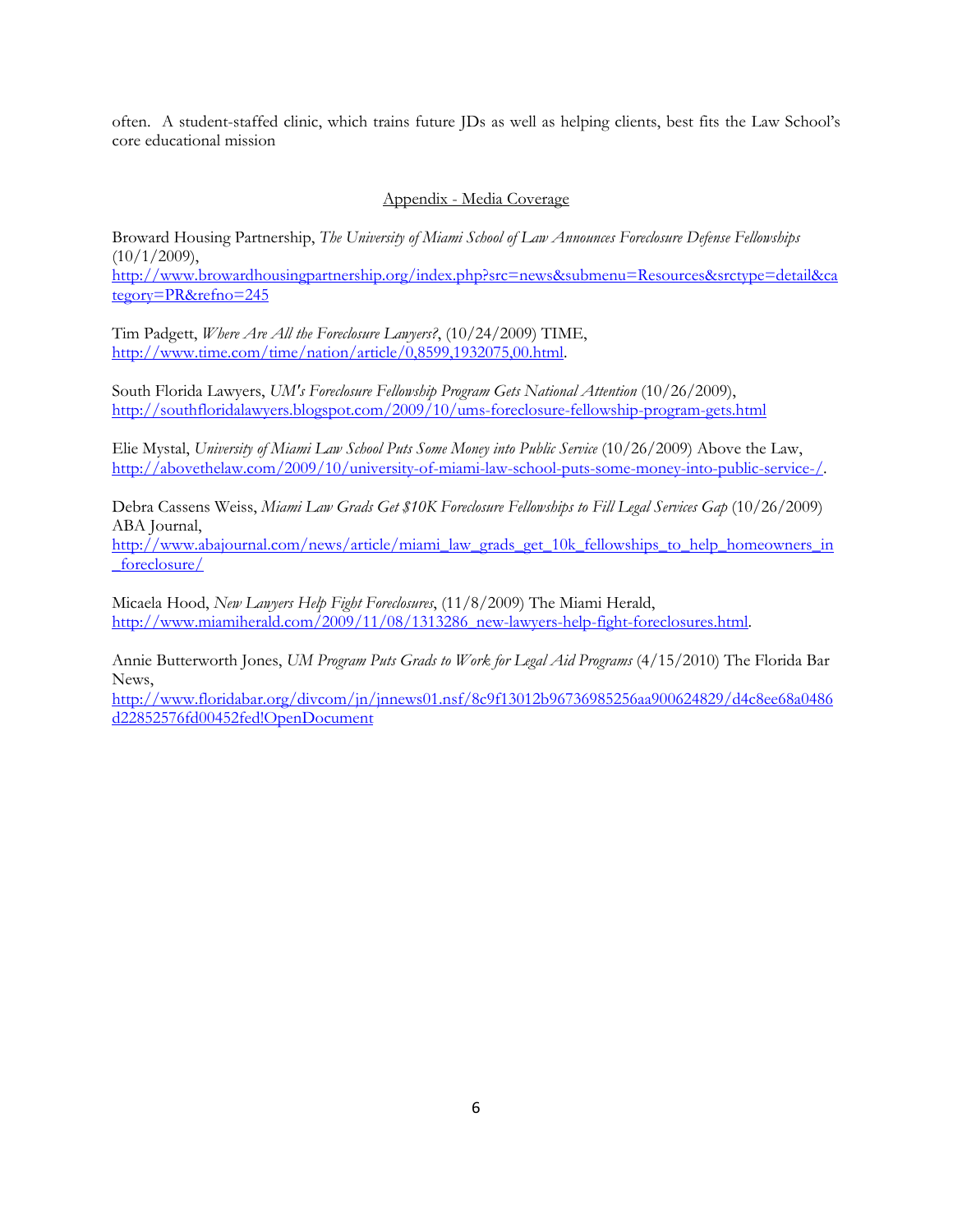



**Home** | **About Us** | **Partners** | **Initiatives** | **Resources** | **Donate Now**

# **Broward Housing Partnership**

Broward Housing Partnership, The University of Miami School of Law Announces Foreclosure Defense Fellowships (10/1/2009), http://www.browardhousingpartnership.org/index.php? src=news&submenu=Resources&srctype=detail&category=PR&refno=245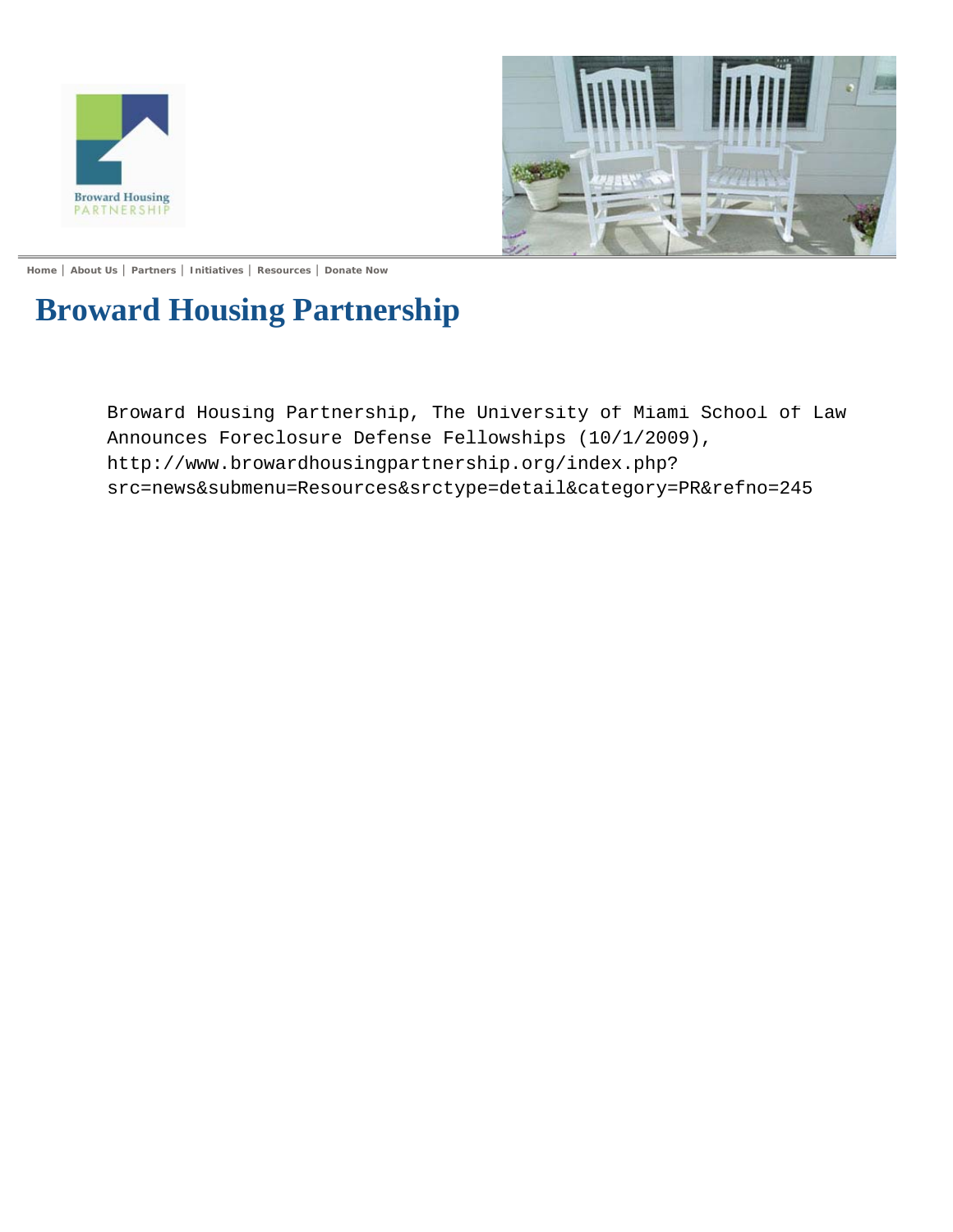



**Home** | **About Us** | **Partners** | **Initiatives** | **Resources** | **Donate Now**

# **PR**

#### **THE University of Miami School of Law Announces Foreclosure Defense Fellowships**

Published Thursday, October 1, 2009 7:00 am

Coral Gables, FL (October 1, 2009) – LawFuel.com - The South Florida community is ground zero for the national foreclosure crisis. In response, the University of Miami School of Law has created Foreclosure Defense Fellowships that will enable newly minted lawyers to give free help to local residents caught in the foreclosure crisis. The School of Law is one of the first schools in the nation to create a program of this kind in response to the crisis that is sweeping the country. Recent UM graduates will acquire real-world work experience and address a serious need in the community at the same time.

The foreclosure crisis is overwhelming the Miami-Dade legal system. One in every 28 homes in Miami-Dade County is in a state of foreclosure. Last year 56,656 foreclosures were filed in Miami-Dade County alone. Almost a third involve "owner-occupied homestead property" (residential homestead mortgage foreclosures) and a very large number of owners are unrepresented. The UM Foreclosure Defense Fellows will work to fill the gaps that this legal crisis has created within the South Florida community.

"These Fellowships engage the Law School and its recent graduates in a difficult but rewarding process that serves a great public need," said Dean Patricia D. White.

Eight UM Law graduates were the winners of these fellowships. Six fellows – Siobhan Grant, Yolanda Paschal, Matthew Weintraub, Jaclyn Gonzalez, Francisco Cieza, and Bradley Shapiro – will work for the Legal Services of Greater Miami, Inc. (LSGMI). Two additional fellows – James Duffy and Berbeth Foster -- will work at the Legal Aid Service of Broward County, Inc. They will receive a limited grant totaling \$10,000 in exchange for working at least three days a week for 27 weeks, commencing in early October. The fellows will receive intensive training on October 2nd at a foreclosure workshop hosted by the UM School of Law, featuring April Charney, JD '80, a consumer lawyer and nationally recognized foreclosure defense expert. The workshop will be held at the Whitten Learning Center on the University of Miami campus from 8:00 a.m. to 5:00 p.m.

In addition, three students from the School of Law's LL.M. in Real Property Development – Jessica Davis, Dushyant Amish Jethwa, and James Walter – will inaugurate a clinical track in that program by providing 15 hours per week of free foreclosure defense representation. The LL.M students will work under the supervision of local lawyers who also will be working without pay. These fellows will be placed at "The Foreclosure Project," created by Richard Burton, JD '74, which provides free legal representation to homeowners facing foreclosure in Dade and Broward counties.

UM law professor A. Michael Froomkin describes how he came to create the Foreclosure Defense program: "Last fall, I was standing in front of the courthouse one evening talking to a local lawyer who was telling me about the thousand of foreclosure cases stacking up in the judges' chambers, many with unrepresented parties who had valid defenses that were not being made because they didn't have a lawyer." Froomkin recalls that the lawyer stated, "'Someone should do something.' And, right there, I decided that if no one else would do it, that it would be me."

#### About Legal Services of Greater Miami

Legal Services of Greater Miami, Inc. provides innovative, effective legal services to help thousands of individuals in Miami-Dade and Monroe counties each year, creating a positive impact on the community as a whole. LSGMI is the largest provider of broad-based civil legal services for the poor in Miami-Dade and Monroe counties, and is recognized in the state and in the nation as a model legal services law firm. Its diverse staff provides clients with legal services in three languages from its main, regional and neighborhood offices.

According to Carolina Lombardi, LSGMI Senior Attorney who oversees the Mortgage Foreclosure Defense Project, "There is an unprecedented need for legal assistance for homeowners facing the loss of their homes through foreclosure and we cannot help everyone who asks for our assistance. Legal Services of Greater Miami, Inc. is thrilled to have recent UM law school graduates working with us so that we can provide legal help to more homeowners."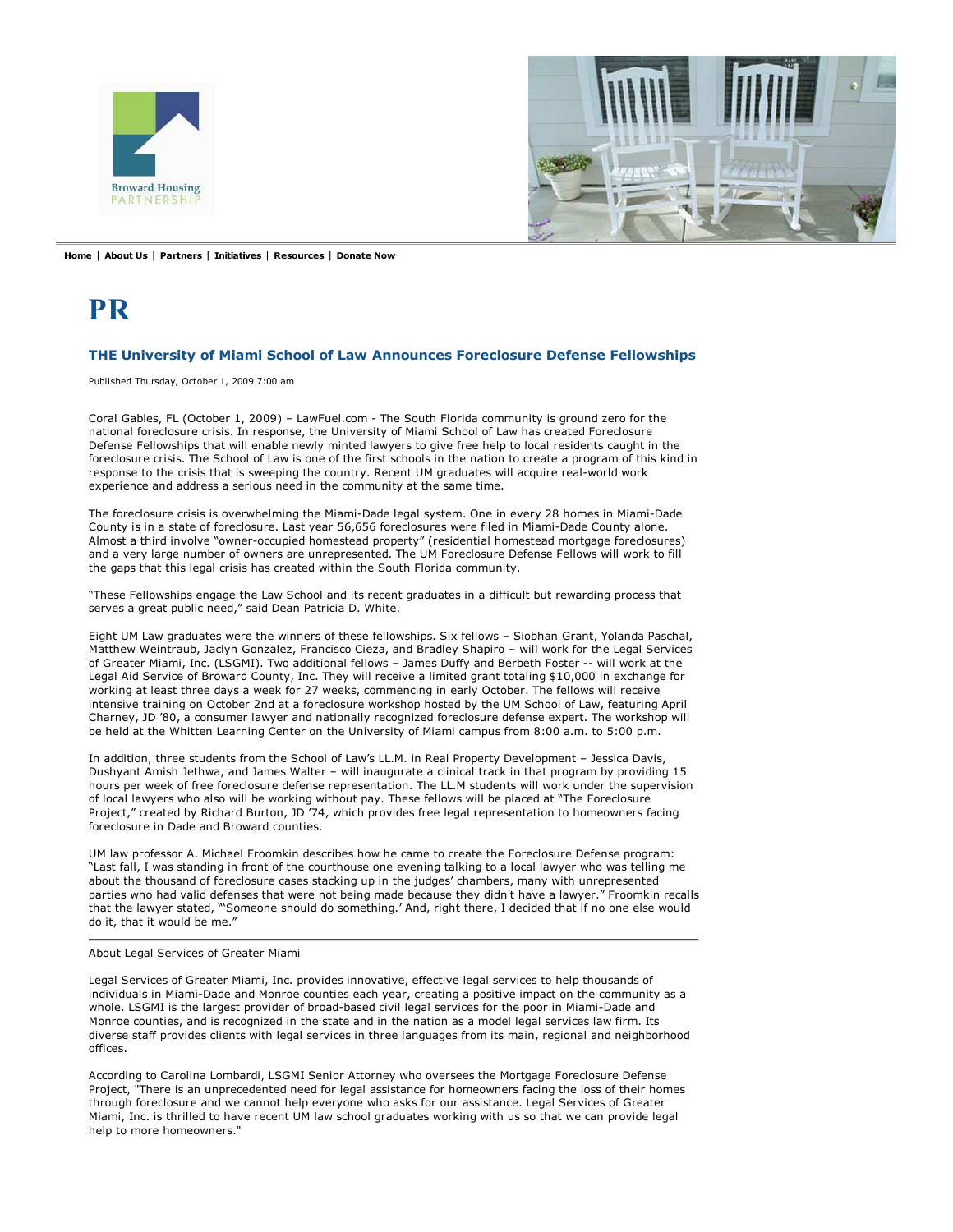Despite being staffed by six full time staff attorneys, LSGMI is only able to represent a fraction of the low income home owners in Miami-Dade County who are facing the loss of their family home. The addition of the University of Miami School of Law Mortgage Foreclosure Defense Fellows will expand the number of low income homeowners LSGMI is able to assist while at the same time training new attorneys to address this serious community need.

#### About Legal Aid Service of Broward County

Legal Aid Service of Broward County, Inc. (LAS) has provided free civil legal services to the poor in Broward County for over 35 years. In 2005, a regional office in Collier County was opened to serve the civil legal needs of the disadvantaged population in Collier County. Despite having an experienced, culturally diverse staff of 60, including 21 attorneys in Broward County, LAS can only meet the needs of 40% of the clients who seek their help.

"In Broward County, we have seen over a 600% increase in foreclosure case filings since 2006," said Legal Aid Service of Broward County, Inc. Director of Advocacy Shawn Boehringer. "Even before the foreclosure crisis, we had insufficient resources to address foreclosures. We certainly have not seen a 600% increase in funding to assist clients since 2006. We applaud Professor Froomkin and UM Law School for starting this pilot and we are looking forward to working with the talent they have provided us. UM is a great law school, and our clients will benefit tremendously from the assistance the fellows will provide."

Note to editors: Bios on the fellows are available on request. Further details are available on the application form at http://www.law.miami.edu/4close/application.pdf or by contacting Professor Michael Froomkin at Froomkin@law.miami.edu or 305-752-2900. For more information about the Legal Services of Greater Miami, contact Margaret F. Zehren, Esq at MZehren@LSGMI.org. For more information about "The Foreclosure Project," visit www.theforeclosureproject.org.

The University of Miami's mission is to educate and nurture students, to create knowledge, and to provide service to our community and beyond. Committed to excellence and proud of our diversity of our University family, we strive to develop future leaders of our nation and the world. www.miami.edu.

The University of Miami School of Law's mission is to foster the intellectual discipline, creativity, and critical skills that will prepare its graduates for the highest standards of professional competence in the practice of law in a global environment subject to continual — and not always predictable — transformation; to cultivate a broad range of legal and interdisciplinary scholarship that, working at the cutting edge of its field, enhances the development of law and legal doctrine, and deepens society's understanding of law and its role in society; and to fulfill the legal profession's historic duty to promote the interests of justice. www.law.miami.edu.

Legal Services of Greater Miami, Inc. has a long history of providing representation and community education to homeowners facing the loss of their home due to foreclosure and predatory lending. LSGMI's Mortgage Foreclosure Defense Project provides the full range of legal services to assist homeowners at risk of mortgage foreclosure, and to defend mortgage foreclosure actions, including initiation of Chapter 13 bankruptcy cases, loan modifications and rescission actions pursuant to the Home Owner Equity Protection Act and the Truth in Lending Act, representation to resolve mortgage fraud problems such as mortgage cancellation and rescission, quiet title actions and Unfair and Deceptive Trade Practices Act cases. LSGMI attorneys identify and systemically challenge patterns of fraudulent or abusive mortgage foreclosure practices. Additionally, LSGMI has coordinated the training and recruitment of pro bono attorneys to provide mortgage foreclosure defense representation.

Legal Aid Service of Broward County (LAS) helps to advance housing justice for the poor for both low-income homeowners and tenants by preventing foreclosures and evictions, increasing and preserving the supply of decent affordable housing; improving existing housing conditions, including physical conditions and management practices; and by expanding and enforcing low-income tenants' rights.

Send this page to a friend

*© LawFuel.com*

Home | About Us | Partners | Initiatives | Resources | Donate Now

Copyright © 2004 - 2009

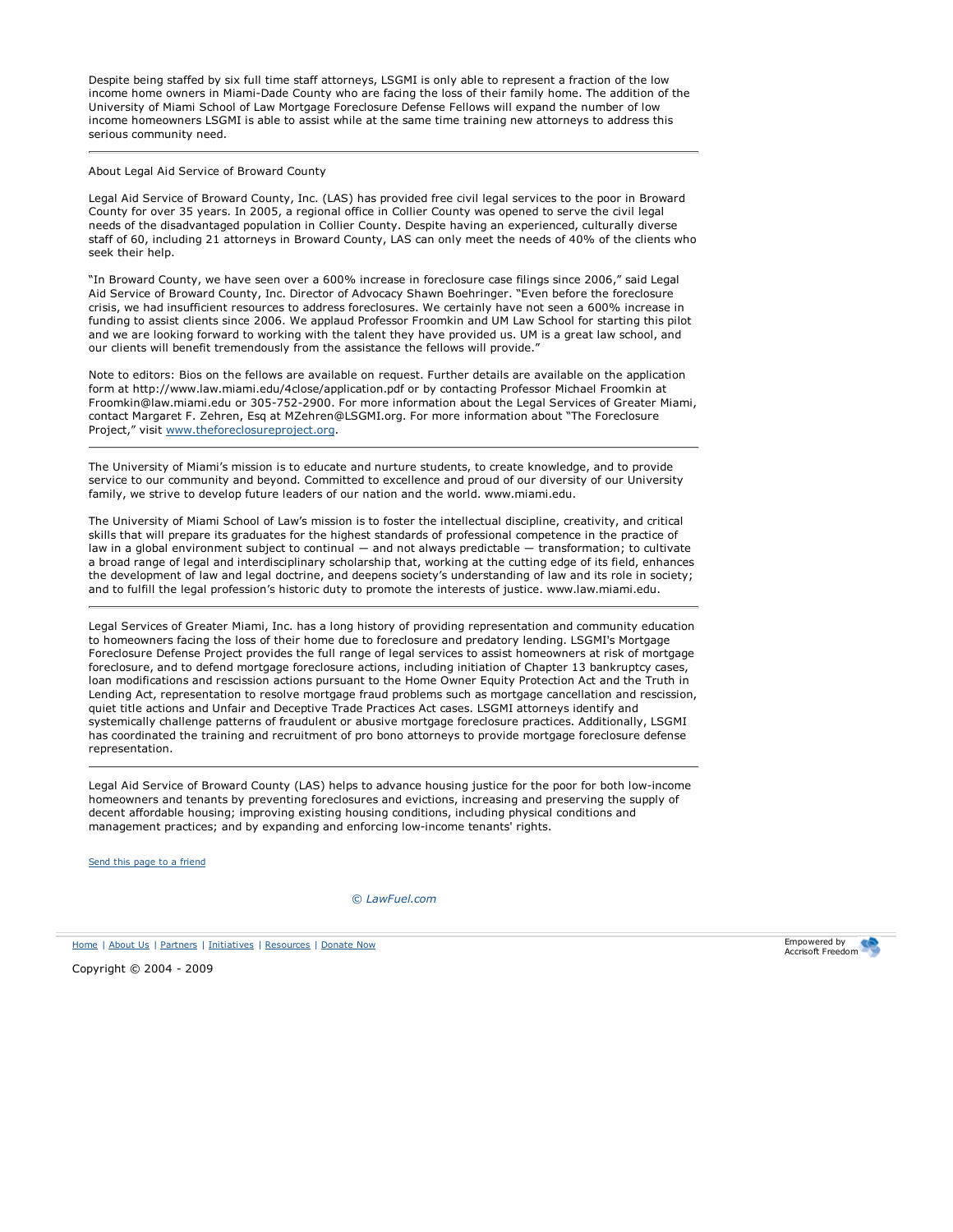

SEARCH TIME.COM



Main The Page Politics Swampland Assignment Detroit The Detroit Blog Real Clear Politics White House Photo Blog Videos

Tim Padgett, Where Are All the Foreclosure Lawyers?, (10/24/2009) TIME,

http://www.time.com/time/nation/article/0,8599,1932075,00.html.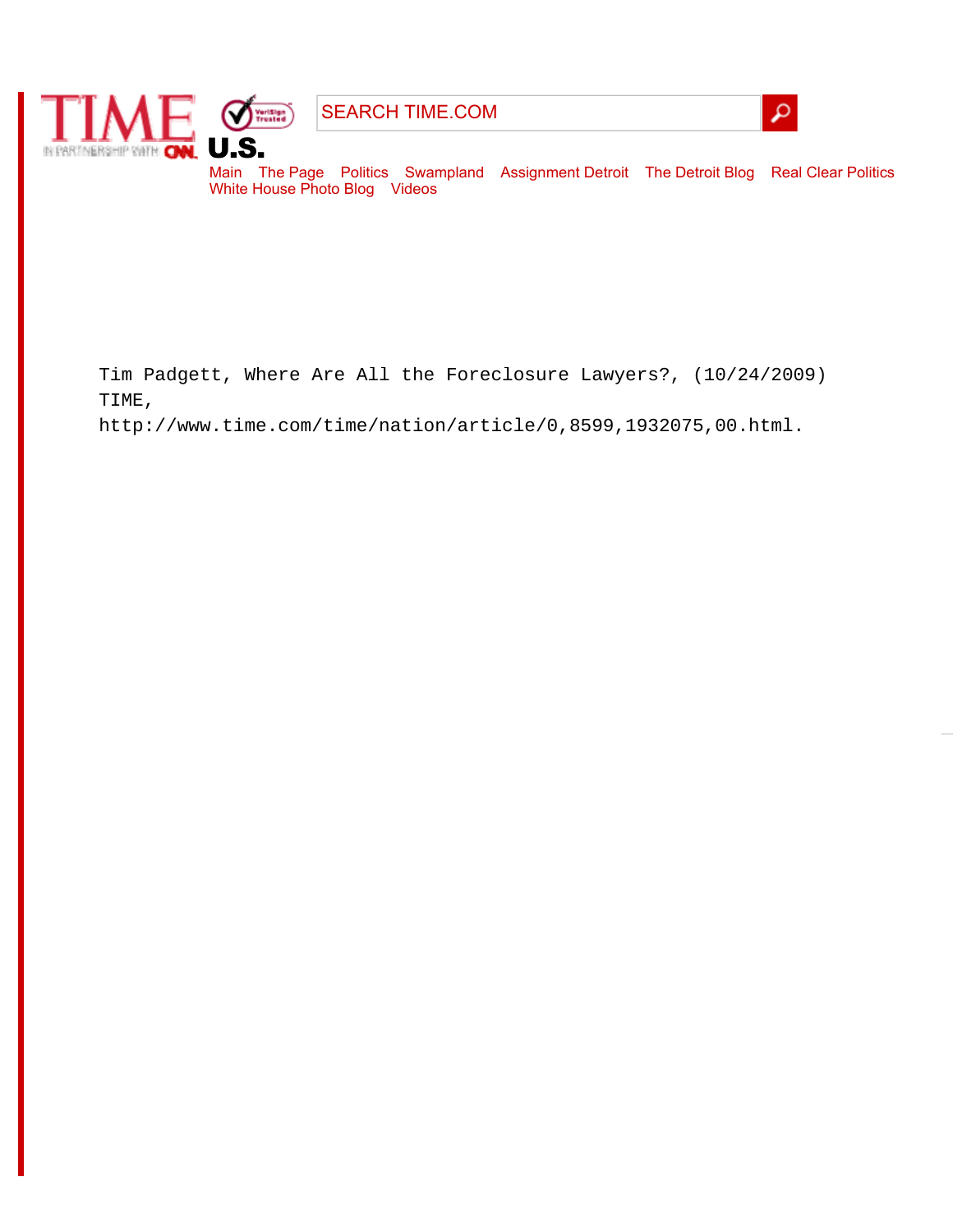

SEARCH TIME.COM



S

Main The Page Politics Swampland Assignment Detroit The Detroit Blog Real Clear Politics White House Photo Blog Videos

# Where Are All the Foreclosure Lawyers?

By **TIM PADGETT / MIAMI** Saturday, Oct. 24, 2009



A foreclosure sign stands in front of a home in Miami Beach Joe Raedle / Getty

#### **MORE**

62 tweets

retweet

Home foreclosure isn't a legal abstraction for Yolanda Paschal, a recent graduate of the University of Miami School of Law. Her parents are facing foreclosure on the Miami house she grew up in. They're luckier than others, since they have another home to fall back on, but the experience has convinced Paschal how acute the crisis is in Florida, which now has the nation's highest mortgage foreclosure rate, at 17%. "I'm part of this

community," says Paschal, 25. "I can't escape how deeply this is affecting not just my neighbors but me as well."

Paschal plans to practice business litigation next fall once she joins the firm that hired her. In the meantime, she will put her legal education to use for South Floridians like her family thanks to a \$10,000 foreclosure-defense fellowship she received from the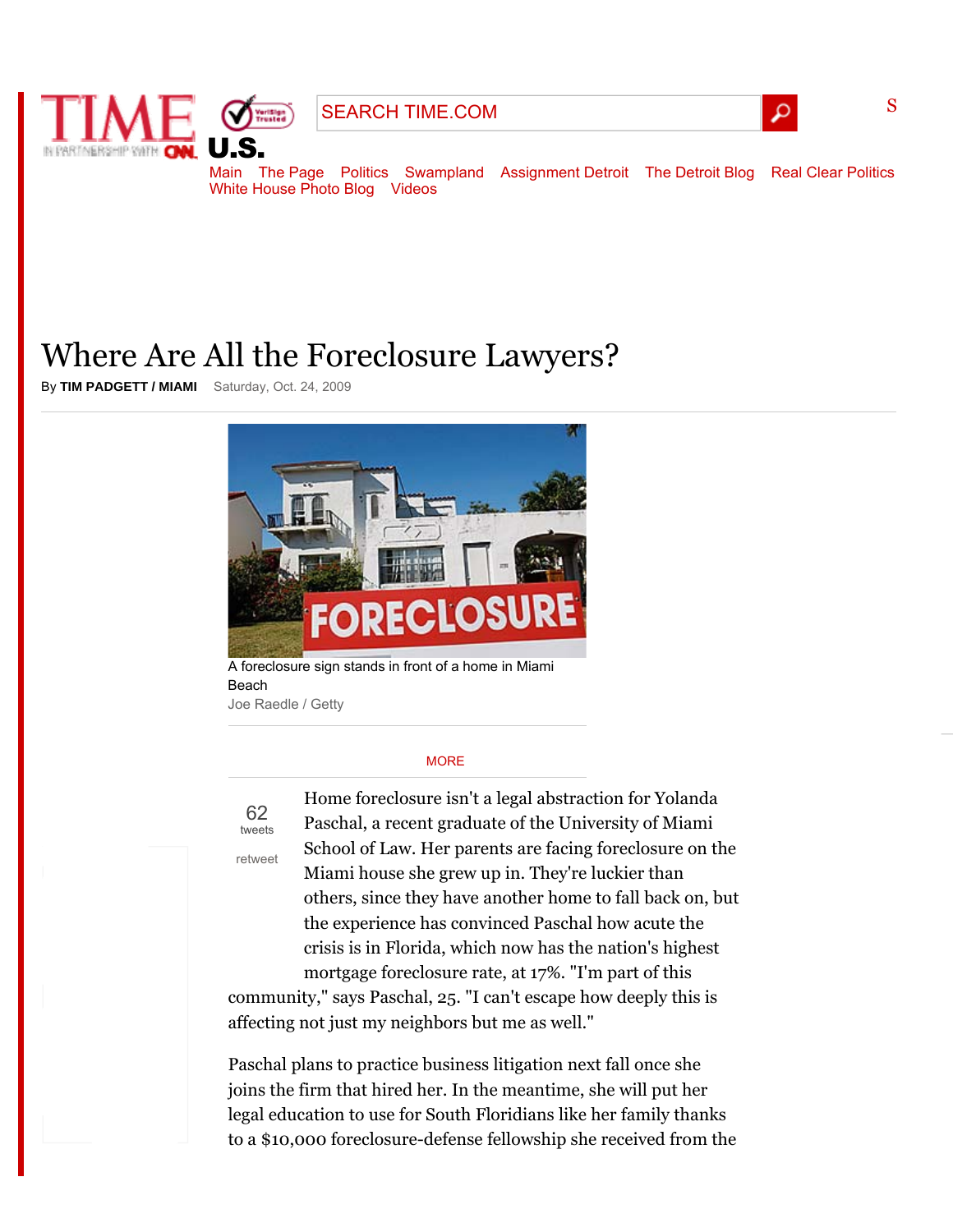UM law school. The innovative new grant program has sent out eight recent grads this month to help local residents navigate one of the law's most labyrinthine arenas. **(See pictures of Cleveland's struggle with the housing crisis.)**

But as much as Paschal and her UM colleagues can help a little, they represent only a drop in the bucket: with foreclosures continuing to rise, the shortage of lawyers available to represent homeowners trying to save their most precious asset has reached emergency proportions.

**(See a video of Joel Stein exploring the foreclosures of Las Vegas.)**

Unlike similar legal fields such as bankruptcy, foreclosure is rarely a full-time practice and is often handled by real estate attorneys or legal-aid-services agencies. Still, more than 3 million property foreclosures were filed in the U.S. last year; South Florida is expected to see more than 150,000 this year, compared to fewer than 25,000 three years ago. And while mortgage modifications had been on the upswing in recent months, the Boston-based National Consumer Law Center reported this week that many large banks and other mortgage servicers have decided it's cheaper to foreclose than to offer more affordable loan terms. Making matters even worse, as many as 86% of foreclosure victims in hard-hit areas didn't have legal counsel last year, according to the Brennan Center for Justice at the NYU School of Law, which released a report earlier this month.

If those numbers don't draw more attorneys into foreclosure law, if only as a short-term specialty until the crisis subsides, homeowner advocates hope it will at least motivate some of them to shift more of their pro bono work in that direction. In hard-hit counties like Miami-Dade, bar associations are responding by holding foreclosure-defense clinics for local lawyers. Otherwise, the fear is that far more people than necessary stand to lose homes, possibly slowing economic recovery and clogging a civilcourt system already ravaged by states' budget cuts. **(See a video of people facing foreclosure in Tampa.)**

That specter of judicial paralysis helped spur UM law professor Michael Froomkin to create the foreclosure-defense program. It places fledgling attorneys like Paschal with legal-aid-service organizations to help tackle the backlog of cases — more than 50,000 foreclosure filings so far this year in Miami-Dade County alone. Many homeowners don't know what legal defenses are available to them as they battle lenders to keep their properties or at least make foreclosure less painful and less costly.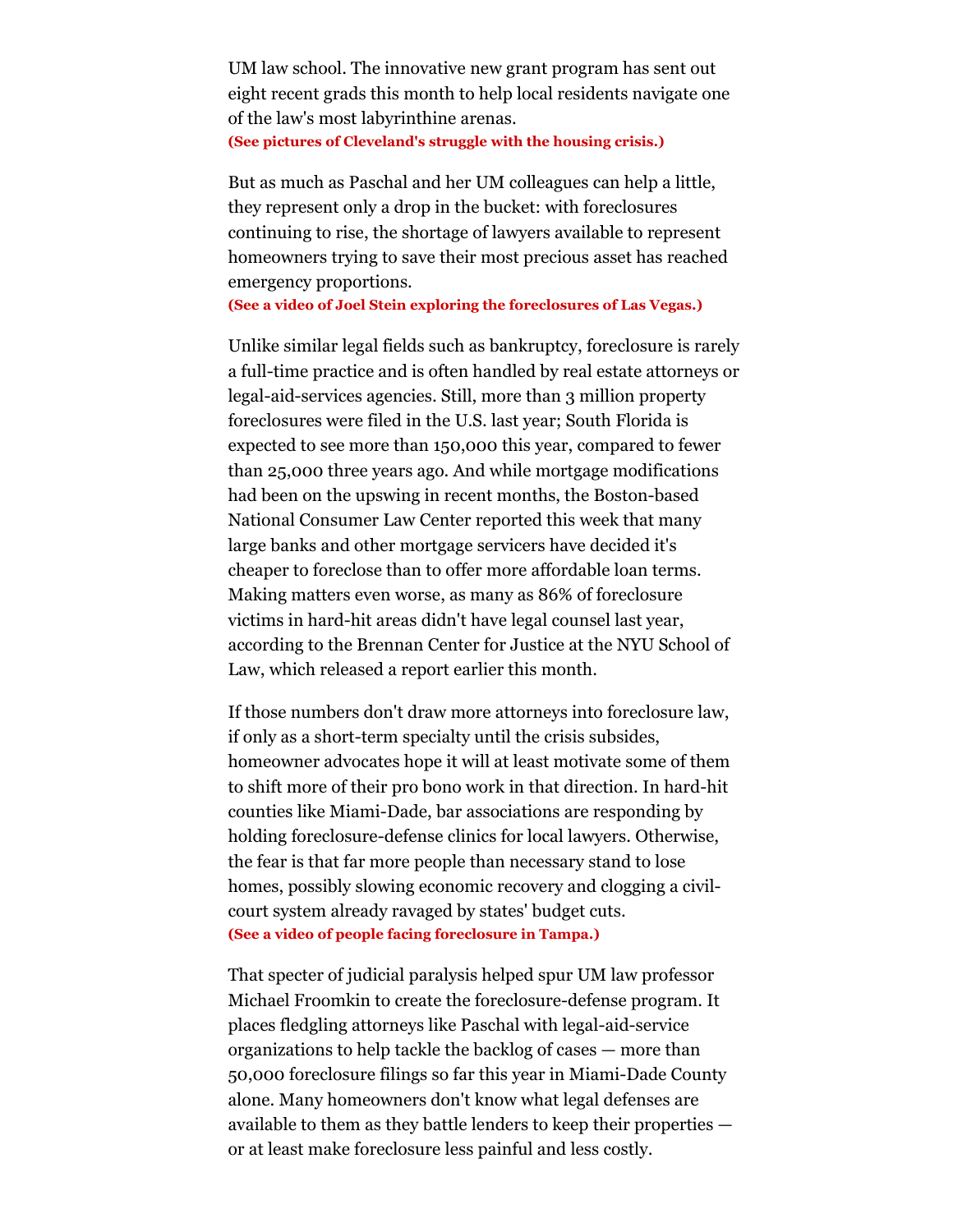"Potentially, one of the most significant [defenses] is that the lender, because so many home loans were securitized during the housing boom, often doesn't even know who owns the mortgage anymore," says Froomkin. That, he adds, could throw into question the lender's right to bring the foreclosure case in the first place.

Carolina Lombardi, a senior attorney at Legal Services of Greater Miami Inc., which is mentoring some of the UM fellows, says foreclosure defendants also need attorneys to help them fend off all-too-frequent lender practices like exorbitant escrow claims. "Homeowners who have lawyers are usually prevailing in those cases," says Lombardi. But she notes that unless homeowners fall below the federal poverty line (\$22,000 for a family of four), they can't qualify for the free legal aid that agencies like hers provide. That creates an obstacle for most foreclosure defendants, who aren't impoverished but because of job loss and other circumstances that brought them to the brink of losing their home, often can't afford a lawyer.

Another impediment is foreclosure law itself, a bureaucratically convoluted field worthy of a Dickens novel. "It's a labor-intensive area of practice," says Paschal. "It involves a ton of paperwork." Yet another is the relatively low pay attorneys usually reap from defending foreclosure clients. Melanca Clark, counsel at the Brennan Center and co-author of this month's study, urges Congress and state legislatures to create incentives, like more funding for foreclosure legal representation, that "level the playing field" against lenders and their comparatively well-paid lawyers. Restrictions on government funding for legal services should be relaxed, she says, especially rules that don't let victorious foreclosure defendants collect attorney fees, as prevailing parties in most other kinds of civil litigation do. "We need structural reforms as badly as we need more [foreclosure defense] lawyers," says Clark.

A growing number of court jurisdictions are attempting to reduce the need for lawyers, as well as the glut of cases, by mandating mediation between lenders and homeowners. Courts that cover Miami-Dade now require such arbitration, as do courts in cities like Philadelphia. But the efforts to modify mortgage terms or find other ways to avoid full-blown foreclosure don't always work, and many cases still end up in court. State bar associations like Florida's are also promoting pro bono foreclosure work. The effort is helped, says Lombardi, by a new awareness among many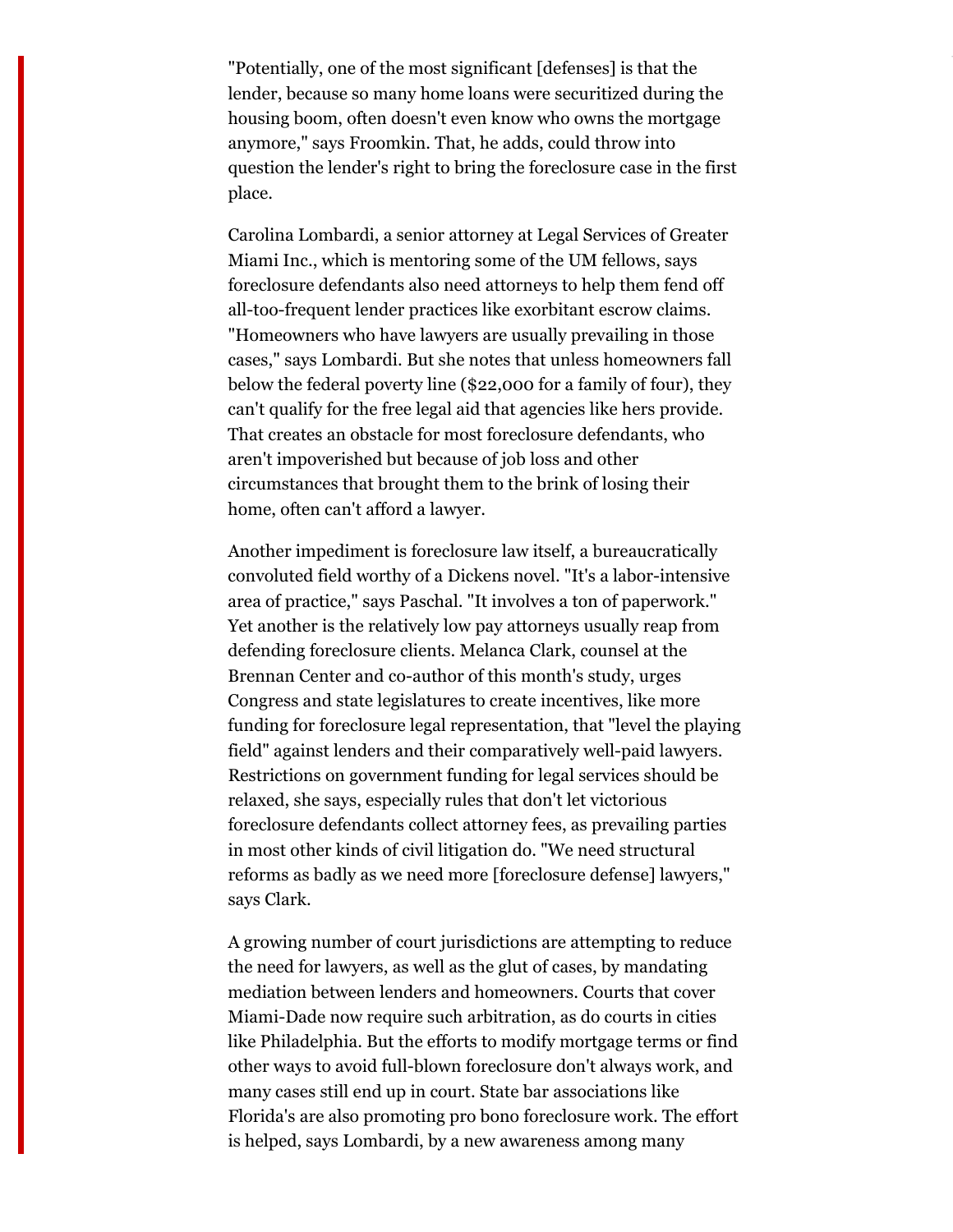lawyers who once deemed foreclosure victims foolish, lazy or unethical borrowers but who now realize "this is often about decent, hardworking people who fell prey" to loans whose conditions weren't always clear.

Still, law schools like Miami's may be one of the best untapped sources. Other programs, like Yale Law School's ROOF Project, also send students into local communities to aid foreclosure cases, but UM's is one of the first to create a paid fellowship. It also makes sense, says Paschal, since so many law firms today are trimming costs by delaying the start date for new hires by a year or more. That gives law grads time to pursue this kind of work whose complexity, Paschal adds, is ideal for cutting young legal teeth. Says Froomkin: "It's a great opportunity to give recent graduates some invaluable experience and help your neighbors through this enormous spike in foreclosures," if not help end it sooner.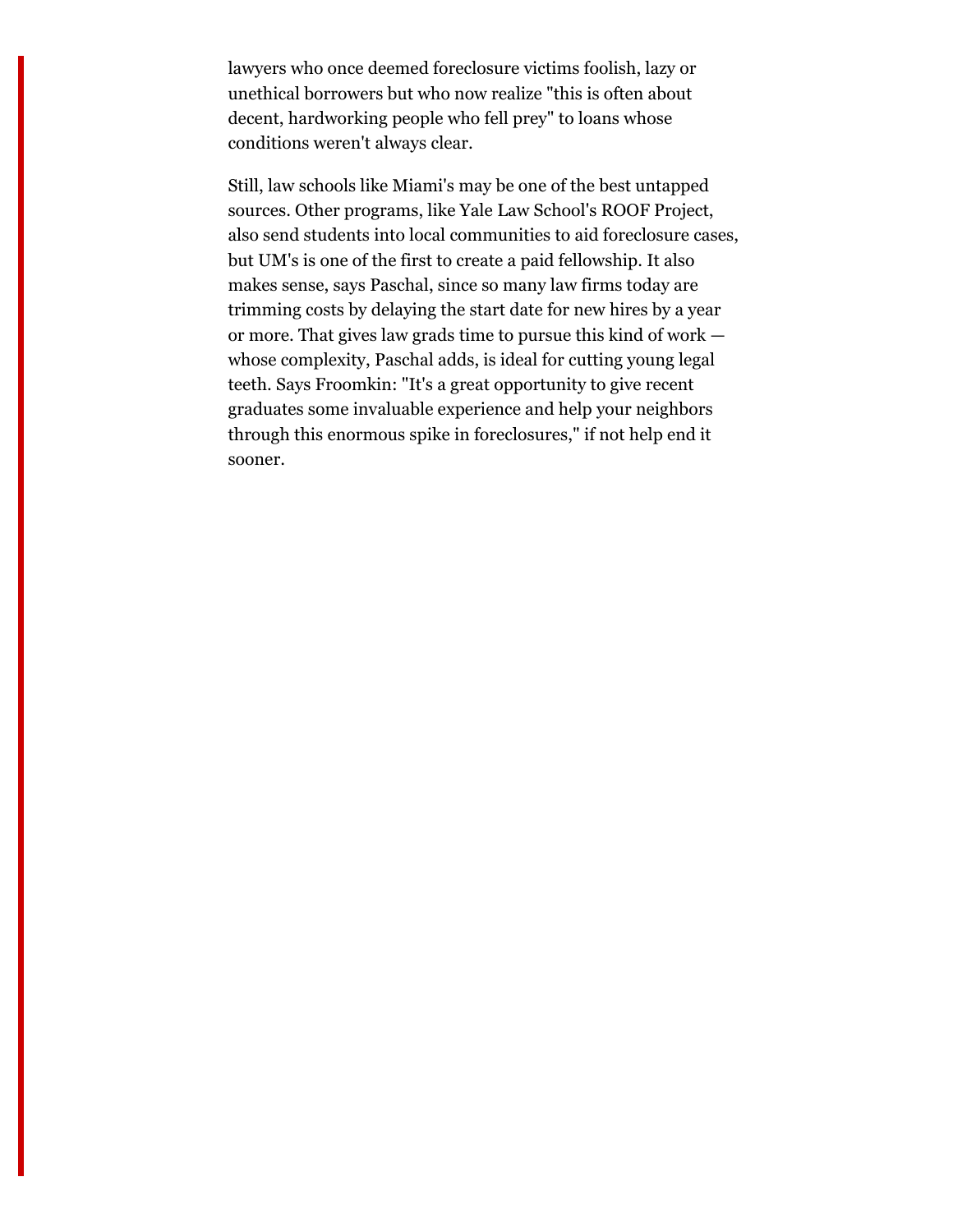

South Florida Lawyers, UM's Foreclosure Fellowship Program Gets National Attention (10/26/2009), http://southfloridalawyers.blogspot.com/2009/10/umsforeclosure-fellowship-program-gets.html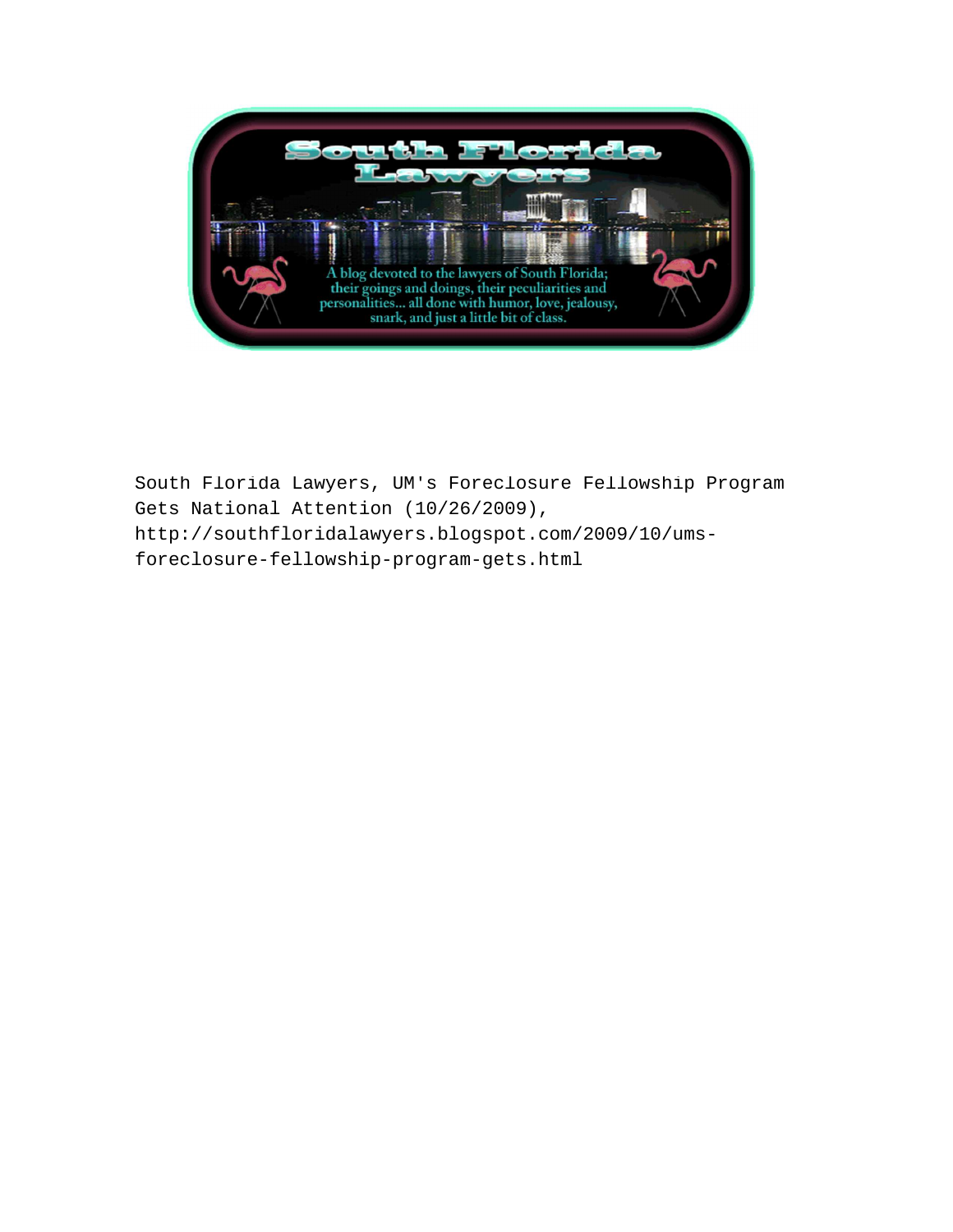#### **M O N D A Y , O C T O B E R 2 6 , 2 0 0 9**

#### **UM's Foreclosure Fellowship Program Gets National Attention**



It's nice to see a good idea reach fruition, as is the case with UM Law Professor Michael Froomkin's Foreclosure Fellowships, which received national attention in this Time article:

That specter of judicial paralysis helped spur UM law professor Michael Froomkin to create the foreclosure defense program. It places fledgling attorneys like Paschal with legal aid service organizations to help tackle the backlog of cases — more than 50,000 foreclosure filings so far this year in Miami-Dade County alone. Many homeowners don't know what legal defenses are available to them as they battle lenders to keep their properties or at least make foreclosure less painful, and costly. "Potentially, one of the most significant [defenses] is that the lender, because so many home loans were securitized during the housing boom, often doesn't even know who owns the mortgage anymore," says Froomkin. That, he adds, could throw into question the lender's right to bring the foreclosure case in the first place.

Carolina Lombardi, senior attorney at Legal Services of Greater Miami Inc., which is mentoring some of the UM fellows, says foreclosure defendants also need attorneys to help them fend off all too frequent lender practices such as exorbitant escrow claims. "Homeowners who have lawyers are usually prevailing in those cases," says Lombardi. But she notes that unless homeowners fall below the federal poverty line (\$22,000 for a family of four), they can't qualify for the free legal aid that agencies like hers provide. That creates an obstacle for most foreclosure defendants, who aren't impoverished but, due to job loss and other circumstances that brought them to the brink of losing their home, often can't afford a lawyer.

Another impediment is foreclosure law itself, a bureaucratically convoluted field worthy of a Dickens novel. "It's a labor-intensive area of practice," says Paschal. "It involves a ton of paperwork." Yet another is the relatively low pay attorneys usually reap from defending foreclosure clients. Melanca Clark, counsel at the Brennan Center and co-author of this month's study, urges Congress and state legislatures to create incentives, like more funding for foreclosure legal representation, that "level the playing field" against lenders and their comparatively well paid lawyers. Restrictions on government funding for legal services should be relaxed, she says, especially rules that don't let victorious foreclosure defendants collect attorney fees, as prevailing parties in most other kinds of civil litigation do. "We need structural reforms as badly as we need more [foreclosure defense] lawyers," says Clark.

The Professor also points to this NYT article from Saturday on how some judges are holding banks' feet to the fire on producing the underlying mortgage documents, which in one case led a federal judge to dismiss a claim based on a securitized mortgage where the alleged assignee could not provide proof that it owned the underlying note, effectively wiping out a \$461k debt.

I'm fine with all that, provided the Judge who dismissed the case did so without the slightest hint of compassion.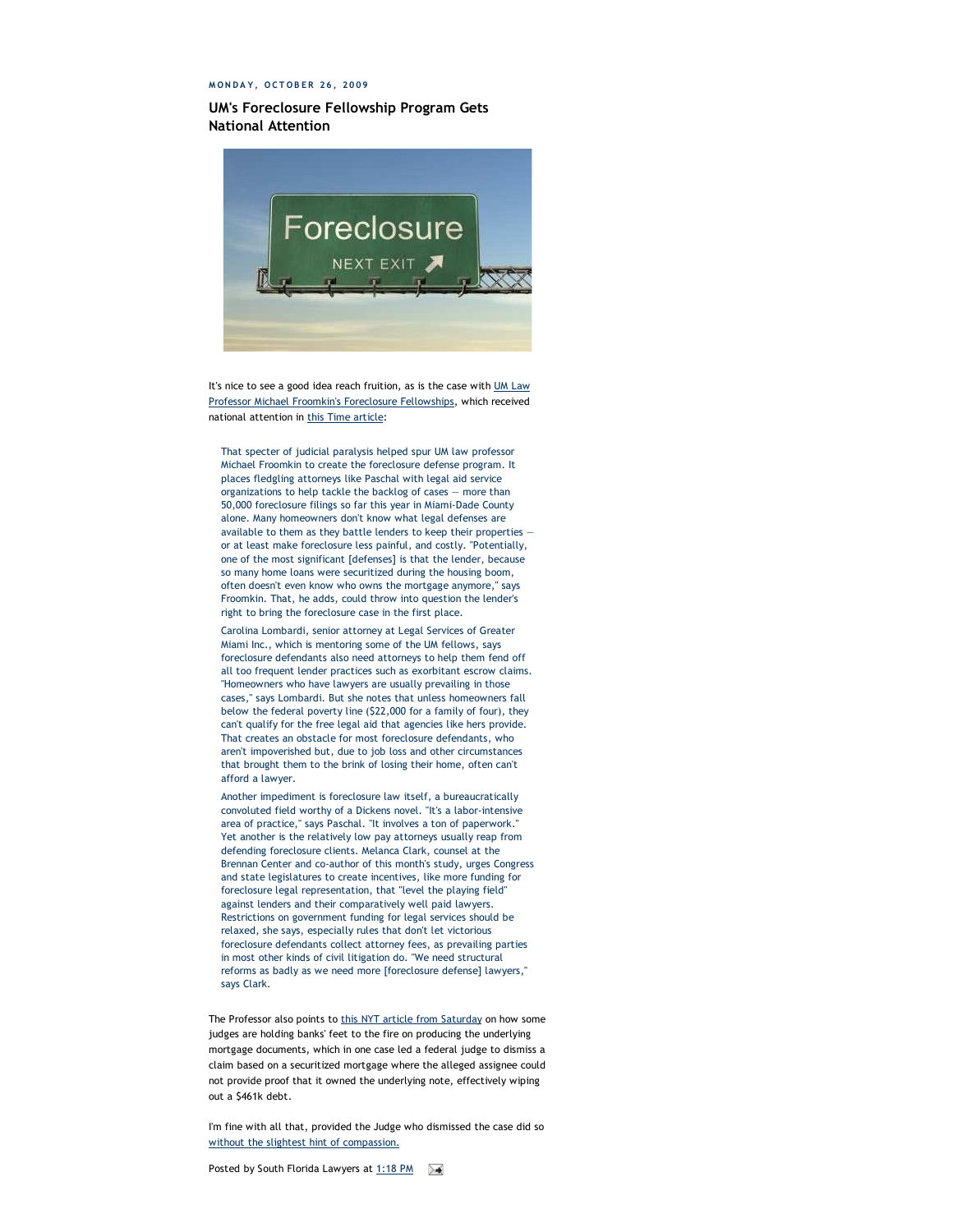# **Above the Law**

## **A Legal Tabloid - News, Gossip, and Colorful Commentary on Law Firms and the Legal Profession**

- Home
- Big Law
- Law Schools
- Legal Tech
- Asia Chronicles
- Careers
- Archives

Elie Mystal, University of Miami Law School Puts Some Money into Public Service (10/26/2009) Above the Law, http://abovethelaw.com/2009/10/university-of-miami-law-schoolputs-some-money-into-public-service-/.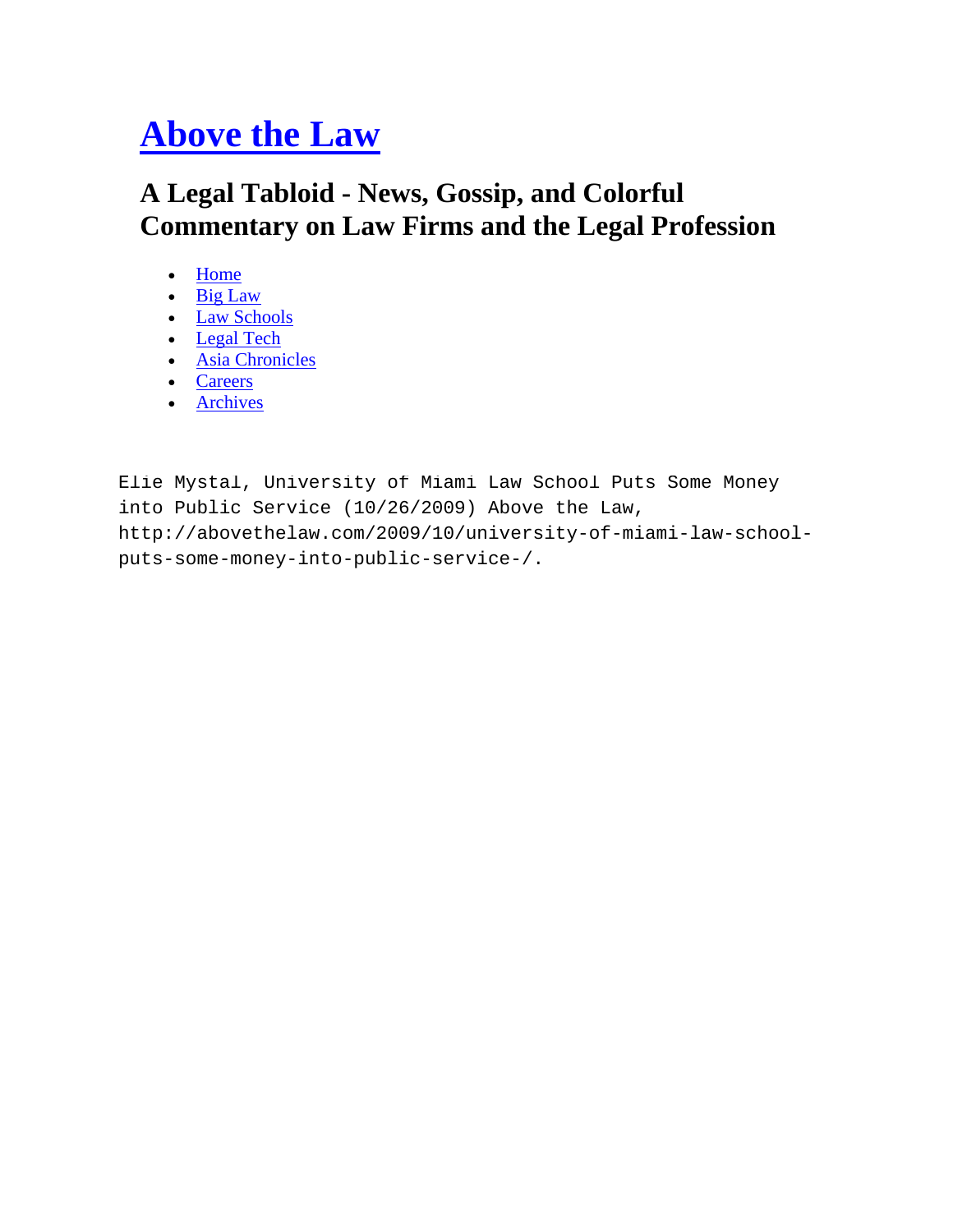# **Above the Law**

## **A Legal Tabloid - News, Gossip, and Colorful Commentary on Law Firms and the Legal Profession**

Home > Deferral Stipend > University of Miami Law School Puts Some Money into Public Service

- 26 Oct 2009 at 2:26 PM
- $\bullet$  /
- Posted in: Deferral Stipend, Pro Bono, University of Miami School of Law

# **University of Miami Law School Puts Some Money into Public Service**

By Elie Mystal

Plenty of law schools talk about producing attorneys who are able to serve their community. But a new program at the University of Miami School of Law actually puts a little bit of money behind the commitment to public service. Time magazine featured the school's new Foreclosure Defense Fellowship this weekend (gavel bang: ABA Journal). The article highlights Miami's attempts to get recent graduates into the business of serving one of the constituencies that actually needs *more* attorneys.

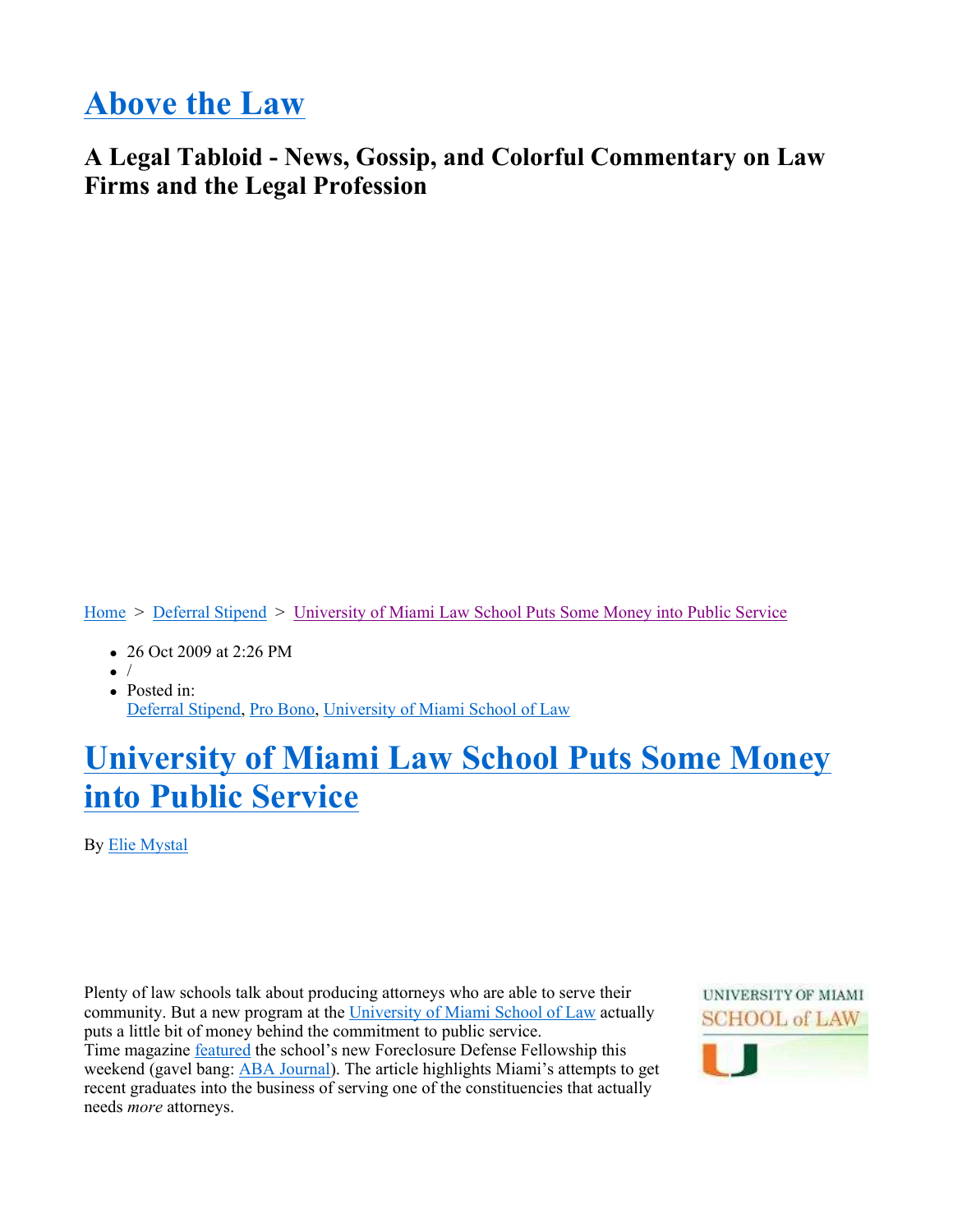Unlike similar legal fields such as bankruptcy, foreclosure is rarely a full-time practice and is often handled by real estate attorneys or legal aid services agencies. Still, more than 3 million property foreclosures were filed in the U.S. last year; South Florida is expected to see more than 150,000 this year compared to fewer than 25,000 three years ago. And while mortgage modifications had been on the upswing in recent months, the Boston-based National Consumer Law Center reported this week that many large banks and other mortgage servicers have decided it's cheaper to foreclose than to offer more affordable loan terms. Making matters even worse, as many as 86% of foreclosure victims in hard-hit areas didn't have legal counsel last year, according to the Brennan Center for Justice at the NYU School of Law, which released a report earlier this month.

Miami Law has given eight recent graduates a \$10,000 fellowship to do this important work. Obviously, \$10K isn't enough to live on. But instead of raising tuition and bemoaning the lack of public interest lawyers, Miami's fellowship program is giving its graduates a little bit of help in their efforts to give back to the community. Above the Law corresponded with Miami law professor Michael Froomkin, who founded the program. More details about it, after the jump.

According to Professor Froomkin, there was a lot of competition for Miami's eight fellowships. Applicants had to commit to working at legal aid organizations three days a week for 27 weeks. Froomkin explained:

Application to the program was open to any 2009 graduate able to make the time commitment. It was competitive based on grades, relevant experience, and enthusiasm.

And while the fellowship money was only \$10K, some of the applicants already have Biglaw deferral stipends to live off of.

The foreclosure defense fellowship isn't the only Miami program aimed at matching its graduates with the needs of the community:

We actually had 2 programs, both aimed at last year's grads: one gave eight Fellowships and placed people in Legal Aid/Legal Serv. The other smaller one gave three scholarships to JD's who took the LLM in Real Property and agreed to do 15 hours / wk pro bono. They were placed in a private nonprofit that is doing foreclosure defense.

And the school is looking at ways to allow its current students to serve those facing foreclosure proceedings:

[T]he current plan is to start a student-staffed clinic next year that might be housed at Legal Services of Greater Miami (LSGMI) which would deal with housing issues in order to institutionalize the law school's efforts to help people with housing/foreclosure problems.

The recession has created a huge need for legal services. And it has created a glut of laid off or unemployed lawyers. But matching the attorneys to the work is difficult because it is tough to pay off law school debts by helping low income families fight off foreclosure proceedings. Miami's programs aren't going to fix that fundamental disconnect between the cost of law school and the need for legal services.

But the school has taken a nice step in the right direction. The fellowship stipend might not be much, but it is infinitely more valuable than lip service.

Where Are All the Foreclosure Lawyers? [Time]

Miami Law Grads Get \$10K Foreclosure Fellowships to Fill Legal Services Gap [ABA Journal]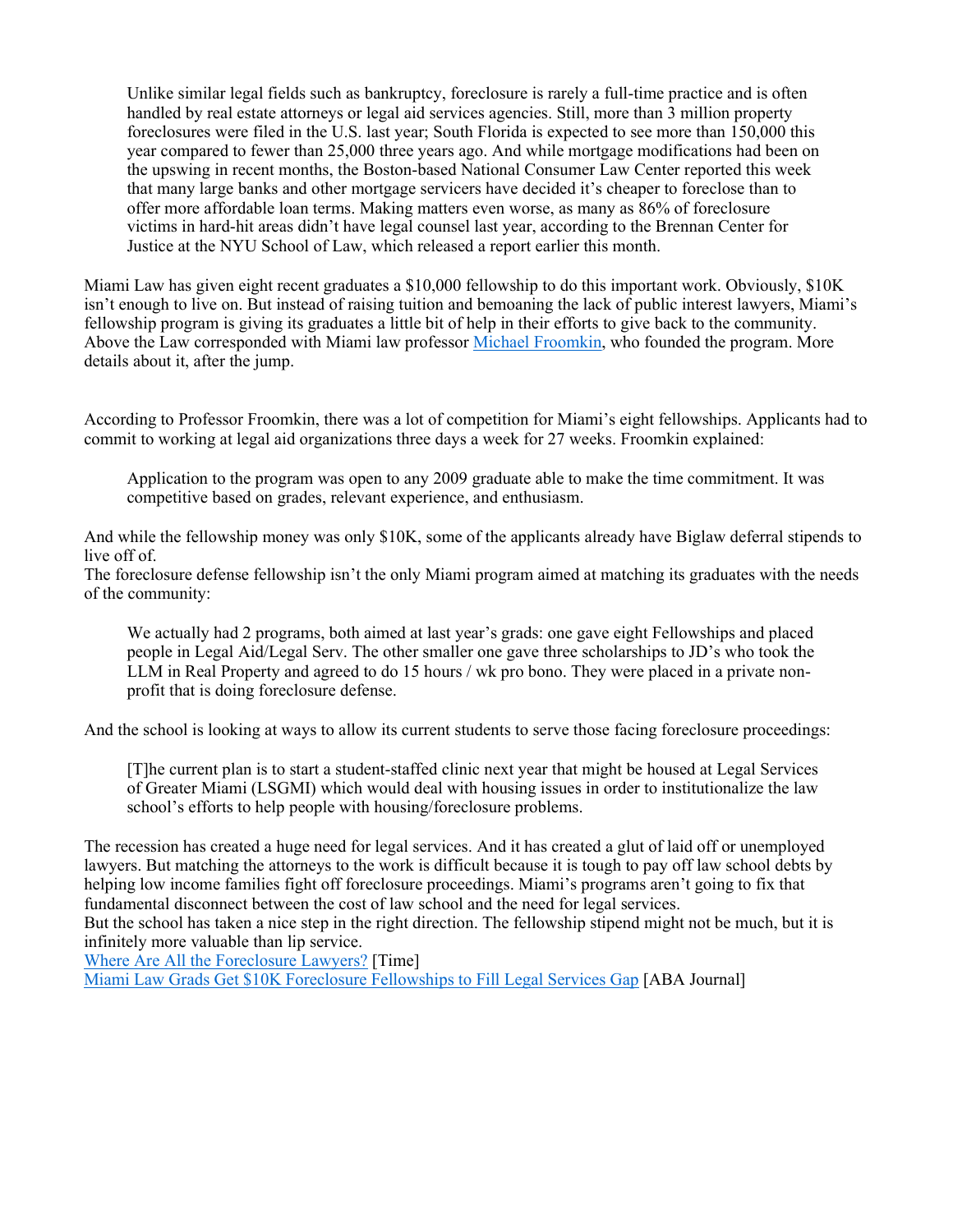

Debra Cassens Weiss, Miami Law Grads Get \$10K Foreclosure Fellowships to Fill Legal Services Gap (10/26/2009) ABA Journal, http://www.abajournal.com/news/article/

miami\_law\_grads\_get\_10k\_fellowships\_to\_help\_homeowners\_in\_fo reclosure/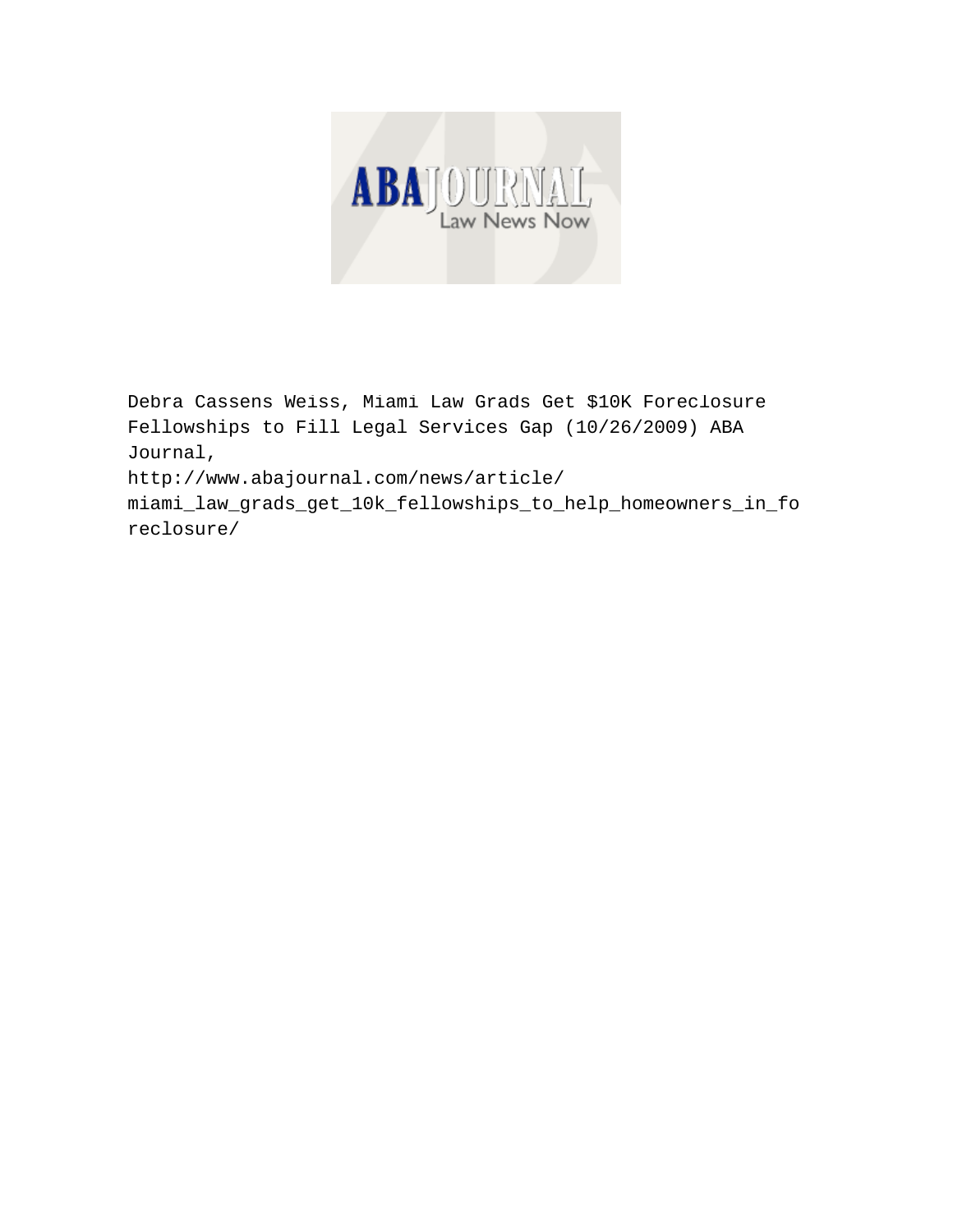#### **Banking Law**

## **Miami Law Grads Get \$10K Foreclosure Fellowships to Fill Legal Services Gap**

Posted Oct 26, 2009 8:41 AM CDT By Debra Cassens Weiss

New legal tactics are showing promise for some homeowners in foreclosure, if only they had lawyers to help.

The shortage of foreclosure lawyers has reached "emergency proportions," Time magazine reports. As many as 86 percent of homeowners in foreclosure in hard-hit areas last year didn't have a lawyer, according to a report by the Brennan Center for Justice at New York University law school.

Bar associations, legal-aid agencies and at least one law school are scrambling to provide lawyers for homeowners facing foreclosure who can't afford representation.

A new program sponsored by the University of Miami School of Law aims to help. It is providing \$10,000 foreclosure defense fellowships for eight graduates to help legal aid groups tackle backlogs of cases. Miami law professor Michael Froomkin says many homeowners aren't aware of legal defenses, including the claim that it's unclear which company owns the securitized mortgage.

The New York Times reports that the proof of ownership claim succeeded in a recent bankruptcy case in the Southern District of New York. On Oct. 9, Judge Robert Drain eliminated a \$461,263 mortgage debt on property because PHH Mortgage couldn't show it owned the note. PHH also admitted that it had levied an improper \$450 foreclosure fee and had overcharged interest, according to the story.

Carolina Lombardi, a senior lawyer at Legal Services of Greater Miami Inc., told Time that lenders often make exorbitant escrow claims in foreclosure cases, and lawyers are needed to protect homeowners.

The Wall Street Journal (sub. req.) reports on another legal tack. Some homeowners are asking courts to force mortgage servicers to consider them for the government's foreclosure-rescue program. One federal lawsuit in Minnesota is asking for a halt in foreclosures until the Obama administration adopts a formal appeals process for homeowners who say they were wrongly excluded from the program.

**Copyright 2010 American Bar Association. All rights reserved.**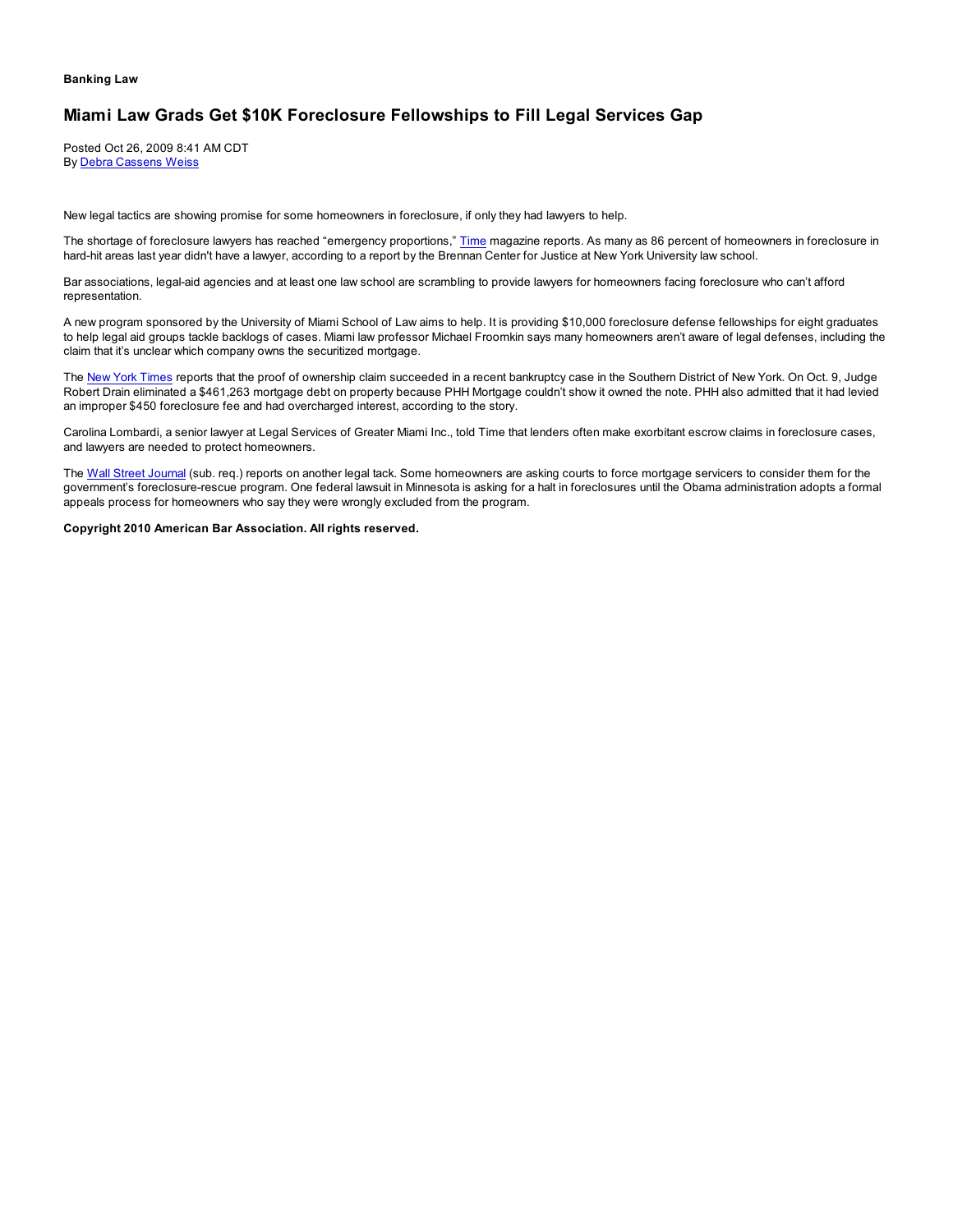

Micaela Hood, New Lawyers Help Fight Foreclosures, (11/8/2009) The Miami Herald, http://www.miamiherald.com/2009/11/08/1313286\_new-lawyershelp-fight-foreclosures.html.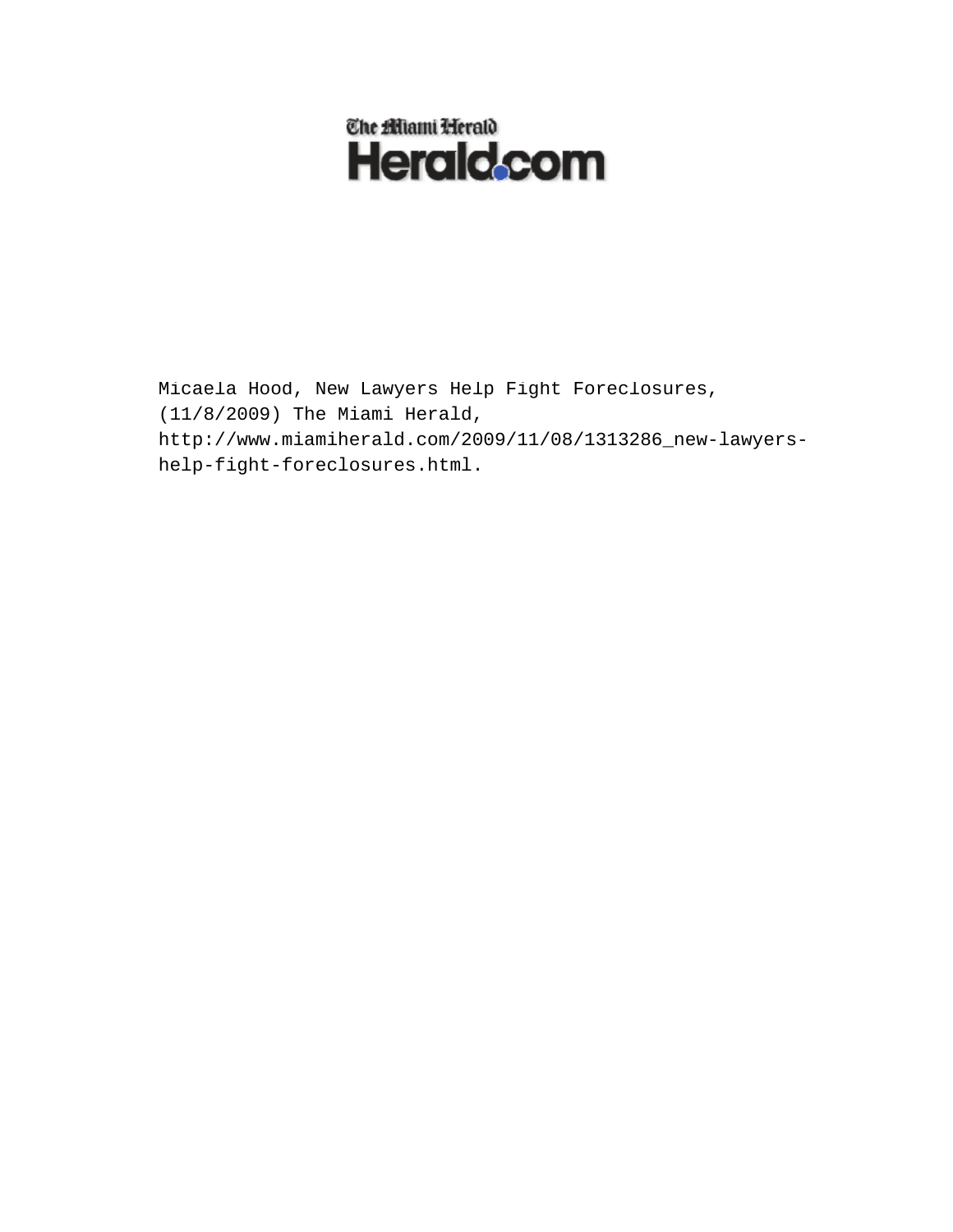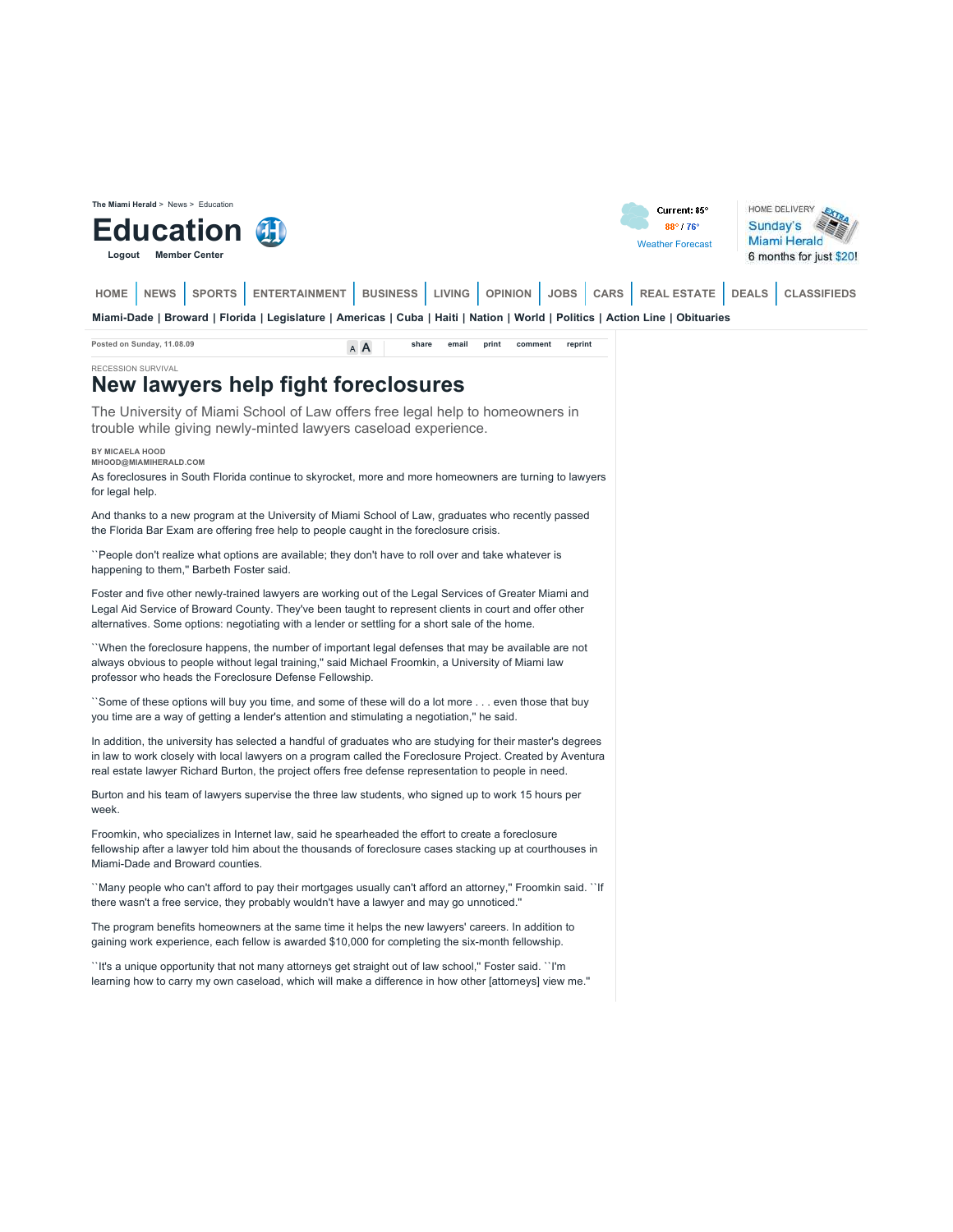

Annie Butterworth Jones, UM Program Puts Grads to Work for Legal Aid Programs (4/15/2010) The Florida Bar News, http://www.floridabar.org/divcom/jn/ jnnews01.nsf/8c9f13012b96736985256aa900624829/ d4c8ee68a0486d22852576fd00452fed!OpenDocument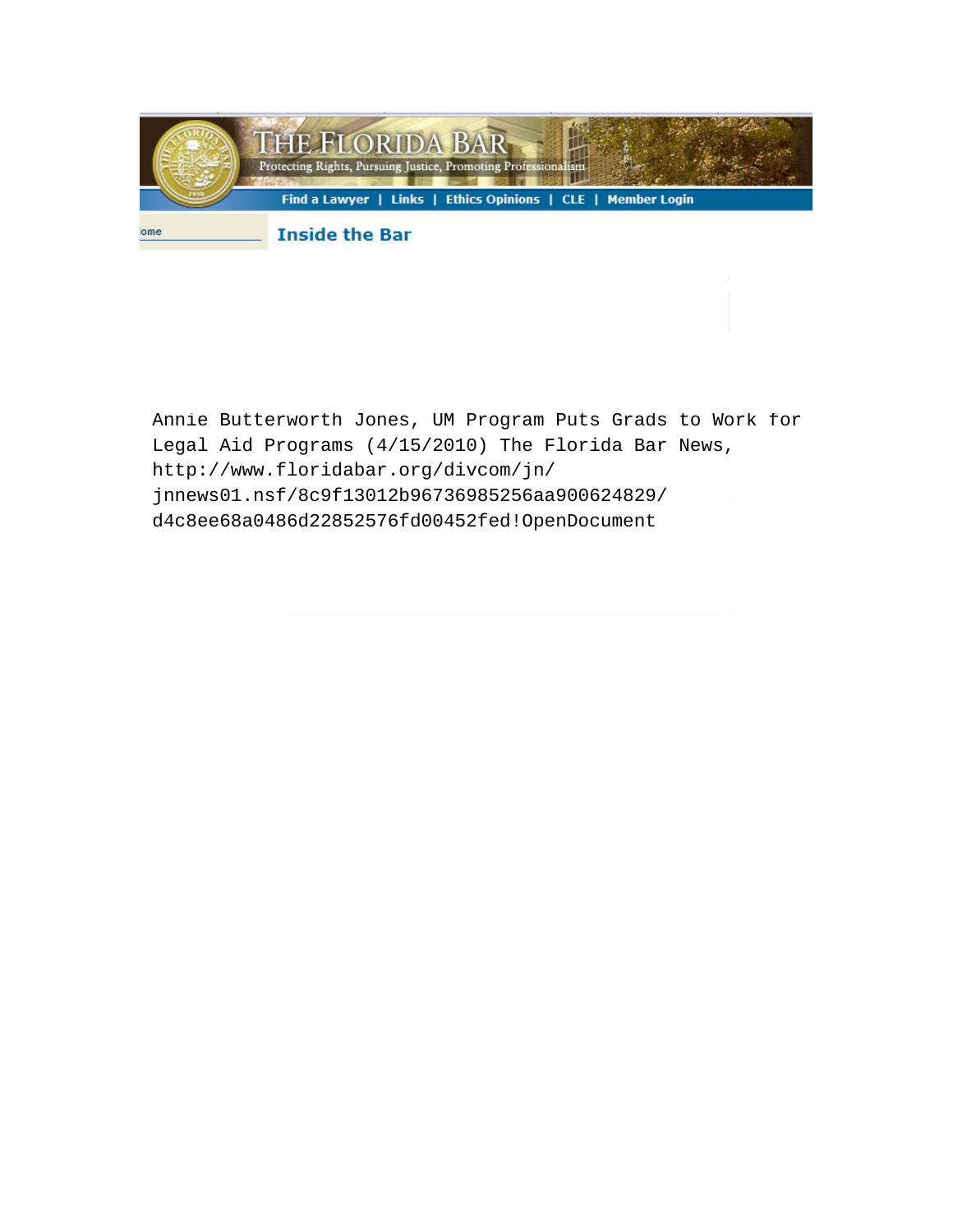April 15, 2010

# **UM program puts grads to work for legal aid programs**

## *Fellowship helps new lawyers gain experience while searching for that first job*

## By Annie Butterworth Jones

*Associate Editor*

Despite her best efforts, Berbeth Foster ended her tenure at the University of Miami School of Law with only a diploma — no job offer — in hand. It wasn't the start of the law career she had hoped for.

"Very few people enter law school thinking they are going to have a problem finding a job after graduation," said Foster. "I felt frustrated."

Foster isn't alone. The nation's graduates face a bleak reality on graduation day: a stumbling economy with few jobs, even for the most talented students. Jobs that are available go to those with more experience, something Foster didn't have.

"I was not only competing with my graduating class, but with seasoned attorneys who had been previously laid off from their jobs," said Foster. "I just felt as though there were so many better qualified persons … fighting for the same few jobs."

Without any viable options on the horizon, Foster sought help from the University of Miami, where she received her law degree in the spring of 2009. A newly launched fellowship program sponsored by the university gave Foster the break she had been waiting for.

The six-month long program partners the university with two prominent legal services organizations in the community: Legal Services of Greater Miami and Legal Aid Service of Broward County. The university provided funding for eight fellowship positions awarded to recent graduates of the law school; in turn, those graduates help alleviate the influx of foreclosure cases burdening legal services agencies in this part of the state. Foster became one of two fellows assigned to Legal Aid Service.

"This was the perfect opportunity to gain some experience in the real estate field while providing a much-needed service to my community," said Foster.

Foster and other program fellows do everything a first-year associate would do. They draft and file motions and pleadings; they perform client intakes. Sometimes they are even able to write a letter to opposing counsel on behalf of a client.

"Having passed the bar, they can do everything that a lawyer can do, and they can do it under the supervision of capable lawyers in our program," said Anthony Carriuolo, executive director for Legal Aid Service of Broward. "They're learning, and they're performing, and they're going to make themselves more marketable for when they leave us."

The part-time work  $-$  at least three days a week  $-$  allows the young attorneys to continue their job search while they acquire the experience they need to secure a full-time position in the legal world. That experience opens their eyes to an area of law often ignored by recent graduates.

"It's given me a much greater appreciation and respect for the work that public interest attorneys do," said Foster. "I see how much impact my legal degree can have on the average citizen's life."

And the fellows are making an impact.

"Now we can provide more services to more clients," said Legal Aid attorney Jennifer Harley, who supervises the two fellows at Legal Service of Broward County. "I myself can take in more files because I have their assistance.

"Sometimes when you do programs like this, they're just not effective. This is effective."